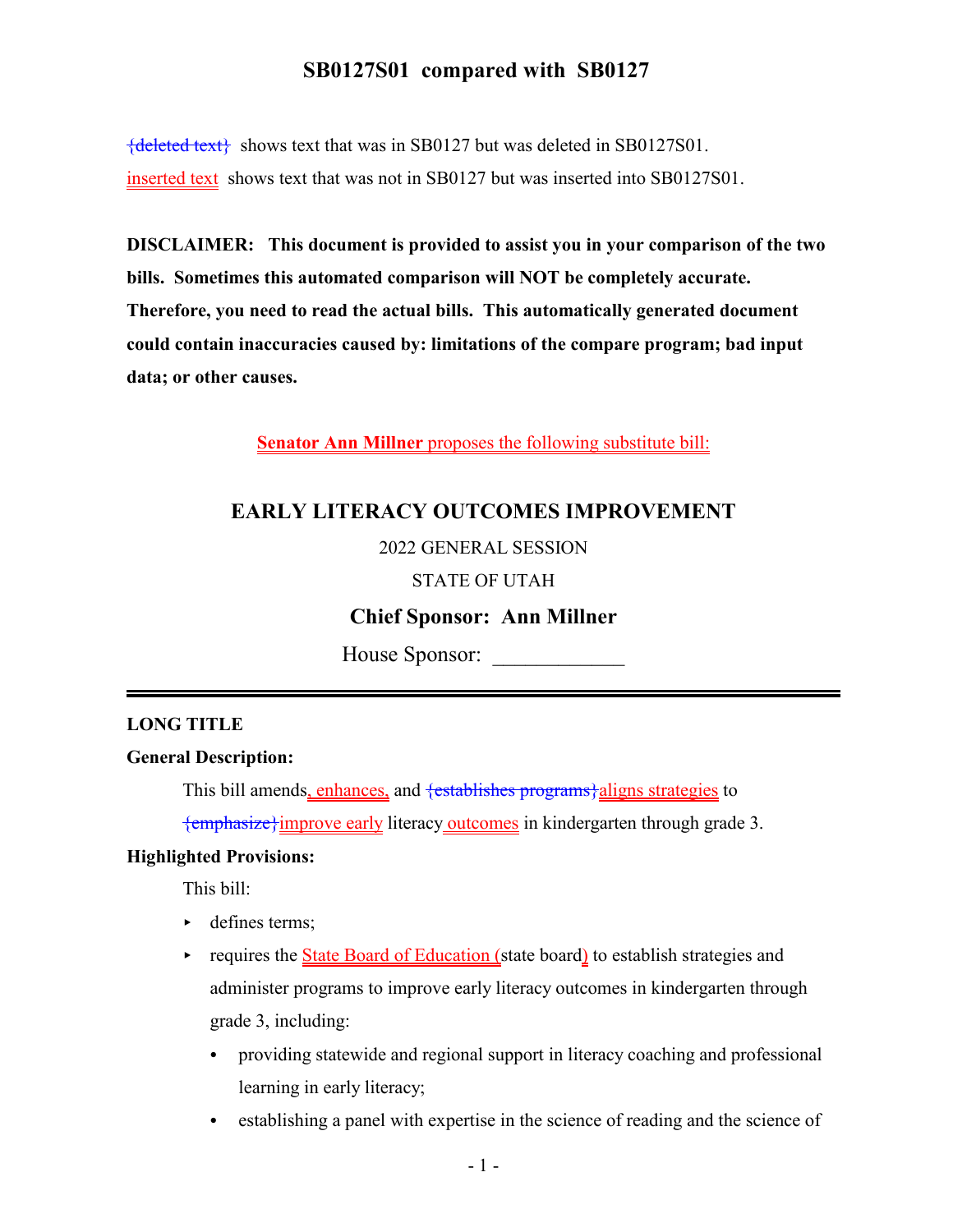reading instruction;

- partnering with a private business or nonprofit organization to annually provide personal, home-use books to certain students;
- leveraging community engagement in literacy; and
- contracting with organizations with expertise in coordinating community resources;
- $\rightarrow$  requires the use of diagnostic assessments to target interventions for students lacking competency in a reading skill;
- $\rightarrow$  allows for exceptions for a literacy preparation assessment requirement;
- < amends provisions regarding teacher preparation programs;
- requires the Utah Board of Higher Education to consult with the state superintendent of public instruction to ensure fulfillment of certain conditions before distributing additional funding to institutions of higher education to hire additional faculty with training and experience in the science of reading;
- $\rightarrow$  {requires} provides grant funding for which local education agencies (LEAs) {to }apply to the state board{ for grant funding} to provide professional learning in early literacy to educators serving in kindergarten through grade 3;
- $\rightarrow$  amends provisions regarding partnerships that qualify under the Partnerships for Student Success Grant Program;
- requires LEAs to adopt science of reading curriculum and intervention programs;
- $\rightarrow$  requires the state board, the Utah Leading through Effective, Actionable, and Dynamic Education collaborative effort, and the Center for the School of the Future at Utah State University to develop a repository of materials to support LEAs in evidence-based practices for science of reading instruction;
- requires  $\{current and prospective\}$  the state board to provide elementary school principals  $\{$  to pass a literacy preparation assessment $\}$ , leaders, and literacy coaches with required professional learning regarding change management; and
- < makes technical and conforming changes.

### **Money Appropriated in this Bill:**

None

### **Other Special Clauses:**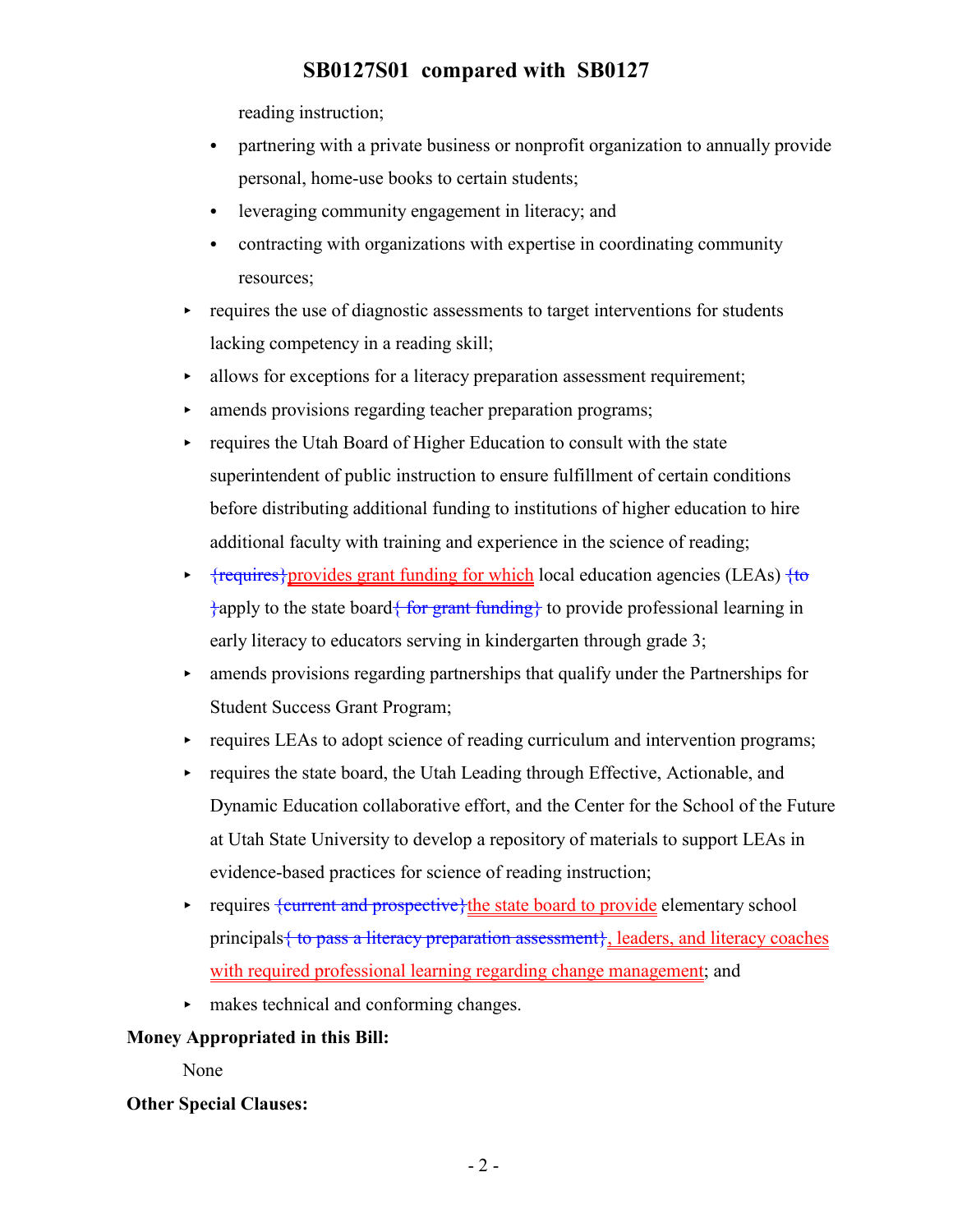This bill provides revisor instructions.

#### **Utah Code Sections Affected:**

AMENDS:

**53E-1-201**, as last amended by Laws of Utah 2021, Chapters 64, 251, and 351

**53E-4-307**, as last amended by Laws of Utah 2020, Fifth Special Session, Chapter 14

**53E-6-301**, as last amended by Laws of Utah 2020, Chapters 174 and 408

**53E-6-302**, as last amended by Laws of Utah 2020, Chapter 408

**53F-5-214**, as enacted by Laws of Utah 2020, Chapter 174 and last amended by Coordination Clause, Laws of Utah 2020, Chapter 362

**53F-5-215**, as enacted by Laws of Utah 2020, Chapter 174

**53F-5-402**, as last amended by Laws of Utah 2019, Chapter 186

**53G-11-303**, as last amended by Laws of Utah 2019, Chapter 293

### ENACTS:

}

**53E-3-1001**, Utah Code Annotated 1953

**53E-3-1002**, Utah Code Annotated 1953

**53E-3-1003**, Utah Code Annotated 1953

**53E-3-1004**, Utah Code Annotated 1953

**53G-10-306**, Utah Code Annotated 1953

**53G-11-305, Utah Code Annotated 1953**

**Utah Code Sections Affected by Revisor Instructions:**

**53E-3-1003**, Utah Code Annotated 1953

{ **53G-11-305**, Utah Code Annotated 1953

*Be it enacted by the Legislature of the state of Utah:*

Section 1. Section **53E-1-201** is amended to read:

#### **53E-1-201. Reports to and action required of the Education Interim Committee.**

(1) In accordance with applicable provisions and Section 68-3-14, the following recurring reports are due to the Education Interim Committee:

(a) the report described in Section 9-22-109 by the STEM Action Center Board, including the information described in Section 9-22-113 on the status of the computer science initiative and Section 9-22-114 on the Computing Partnerships Grants Program;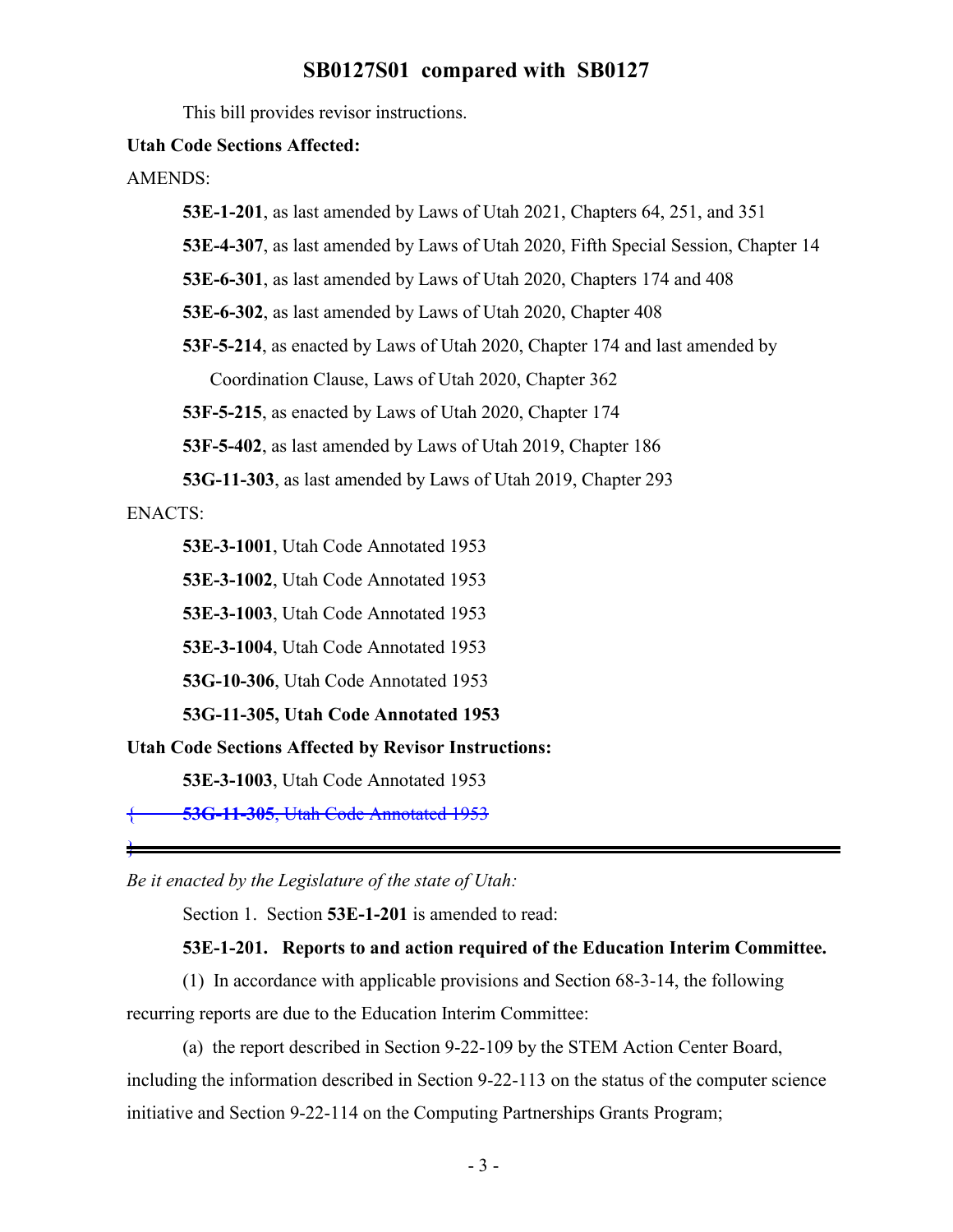(b) the prioritized list of data research described in Section 35A-14-302 and the report on research described in Section 35A-14-304 by the Utah Data Research Center;

(c) the report described in Section 35A-15-303 by the State Board of Education on preschool programs;

(d) the report described in Section 53B-1-402 by the Utah Board of Higher Education on career and technical education issues and addressing workforce needs;

(e) the annual report of the Utah Board of Higher Education described in Section 53B-1-402;

(f) the reports described in Section 53B-28-401 by the Utah Board of Higher Education regarding activities related to campus safety;

(g) the State Superintendent's Annual Report by the state board described in Section 53E-1-203;

(h) the annual report described in Section 53E-2-202 by the state board on the strategic plan to improve student outcomes;

(i) the report described in Section 53E-8-204 by the state board on the Utah Schools for the Deaf and the Blind;

(j) the report described in Section 53E-10-703 by the Utah Leading through Effective, Actionable, and Dynamic Education director on research and other activities;

(k) the report described in Section 53F-4-203 by the state board and the independent evaluator on an evaluation of early interactive reading software;

(l) the report described in Section 53F-4-407 by the state board on UPSTART;

(m) the reports described in Sections  $53F-5-214$ ,  $53F-5-214$ .1, and  $53F-5-215$  by the state board related to grants for professional learning and grants for an elementary teacher preparation assessment; and

(n) the report described in Section 53F-5-405 by the State Board of Education regarding an evaluation of a partnership that receives a grant to improve educational outcomes for students who are low income.

(2) In accordance with applicable provisions and Section 68-3-14, the following occasional reports are due to the Education Interim Committee:

(a) the report described in Section 35A-15-303 by the School Readiness Board by November 30, 2020, on benchmarks for certain preschool programs;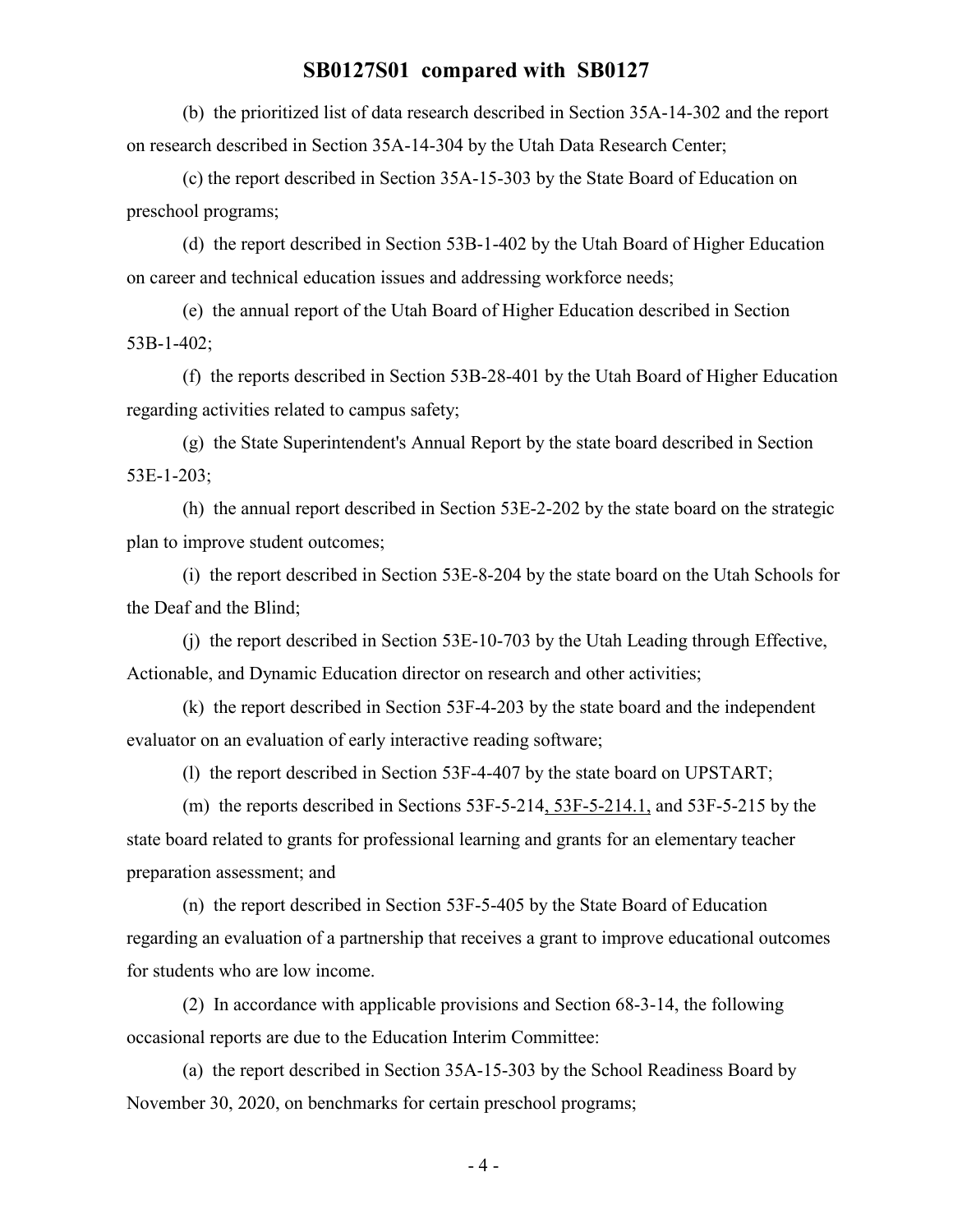(b) the report described in Section 53B-28-402 by the Utah Board of Higher Education on or before the Education Interim Committee's November 2021 meeting;

(c) the reports described in Section 53E-3-520 by the state board regarding cost centers and implementing activity based costing;

(d) if required, the report described in Section 53E-4-309 by the state board explaining the reasons for changing the grade level specification for the administration of specific assessments;

(e) if required, the report described in Section 53E-5-210 by the state board of an adjustment to the minimum level that demonstrates proficiency for each statewide assessment;

(f) in 2022 and in 2023, on or before November 30, the report described in Subsection 53E-10-309(7) related to the PRIME pilot program;

(g) the report described in Section 53E-10-702 by Utah Leading through Effective, Actionable, and Dynamic Education;

(h) if required, the report described in Section 53F-2-513 by the state board evaluating the effects of salary bonuses on the recruitment and retention of effective teachers in high poverty schools;

 $[(i)$  upon request, the report described in Section 53F-5-207 by the state board on the Intergenerational Poverty Intervention Grants Program;]

 $[(\dagger)\]$  (i) the report described in Section 53F-5-210 by the state board on the Educational Improvement Opportunities Outside of the Regular School Day Grant Program;

 $[\frac{f(k)}{k}]$  (i) the report described in Section 53G-7-503 by the state board regarding fees that LEAs charge during the 2020-2021 school year;

 $[\text{H}]\$ (k) the reports described in Section 53G-11-304 by the state board regarding proposed rules and results related to educator exit surveys;

 $[\text{m}]\text{ (l)}$  the report described in Section 62A-15-117 by the Division of Substance Abuse and Mental Health, the State Board of Education, and the Department of Health regarding recommendations related to Medicaid reimbursement for school-based health services; and

 $[(m)]$  (m) the reports described in Section 63C-19-202 by the Higher Education Strategic Planning Commission.

Section 2. Section **53E-3-1001** is enacted to read: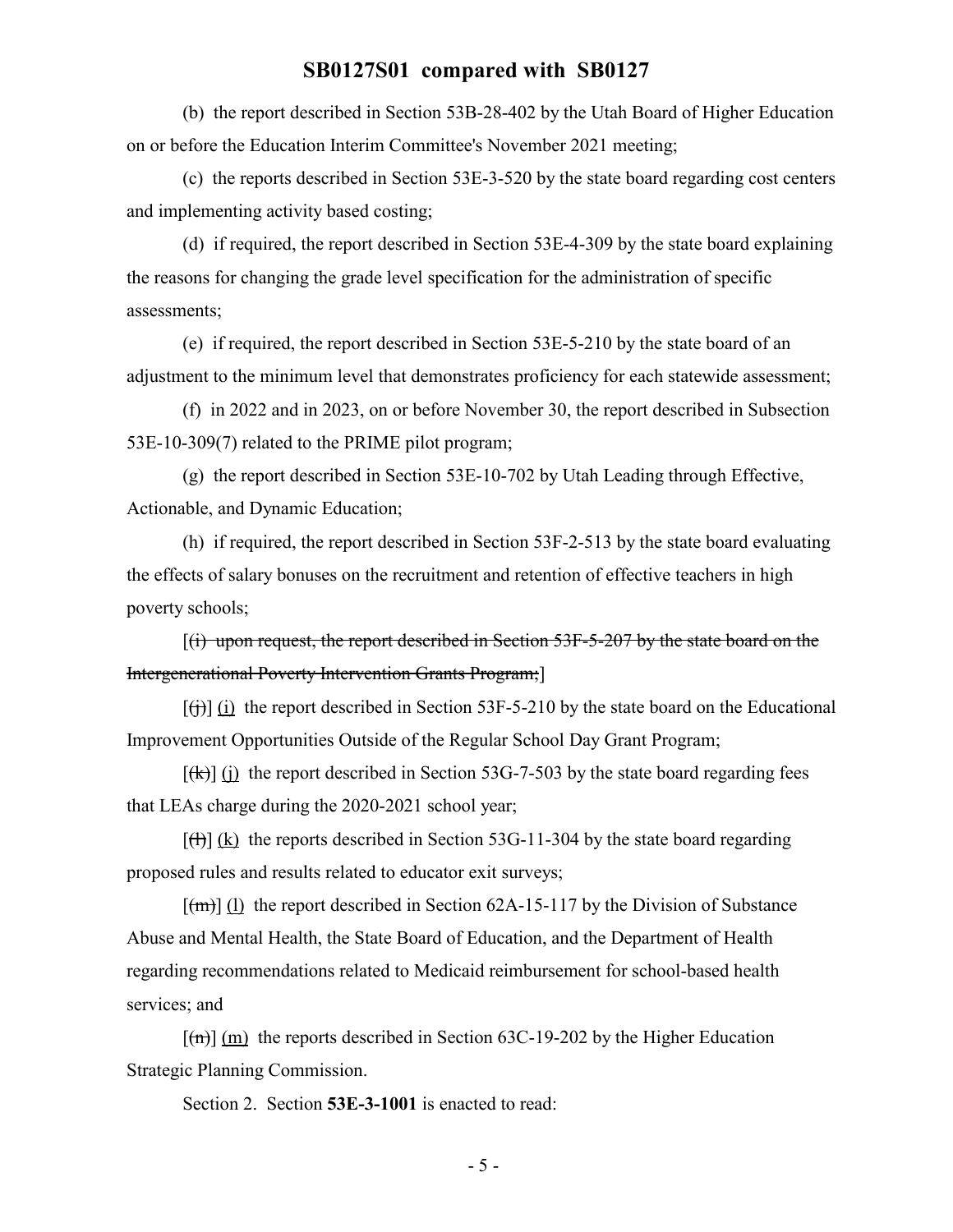#### **53E-3-1001. Statewide goal -- Emphasis on early literacy.**

To achieve a strenuous statewide goal of 70% in third grade-level proficiency on the state-administered reading assessment by July 1, 2027, the state board shall:

(1) analyze, align, and target resources, including digital software and tools, in existing state programs and the programs enacted in this bill, as appropriate, to support early literacy within the state; and

(2) identify opportunities to incentivize and support LEAs and elementary schools to analyze data, align plans, and target resources from existing local and LEA programs to support early literacy within the state, resulting in a comprehensive statewide alignment of early literacy plans.

Section 3. Section **53E-3-1002** is enacted to read:

#### **53E-3-1002. Literacy coaching -- Professional learning.**

(1) Subject to legislative appropriations, the state board shall provide, train, and assign literacy coaches to schools with low literacy achievement performance to provide early literacy coaching to teachers in kindergarten through grade 3, in accordance with this section.

(2) The state board shall make rules, in accordance with Title 63G, Chapter 3, Utah Administrative Rulemaking Act, to:

(a) establish criteria to determine which schools qualify for early literacy coaching, prioritizing coaching among:

(i) schools that participate in partnerships that receive grants under Title 53F, Chapter 5, Part 4, Partnerships for Student Success Grant Program; and

(ii) schools that fall within the bottom 25% of all schools in literacy achievement performance, as the state board further defines;

(b) establish minimum qualifications for early literacy coach positions to ensure adequate preparation with necessary expertise;  $\{and\}$ 

(c) define  $\{\text{lines of authority}\}$ roles and  $\{\text{responsibleility}\}$ responsibilities for a literacy coach, including:

(i) assisting educators in analyzing data to inform instructional adjustments;

(ii) engaging in instructional coaching cycles with educators to build capacity for improved classroom instructional practices;

(iii) using principles of adult learning to effectively partner with educators to integrate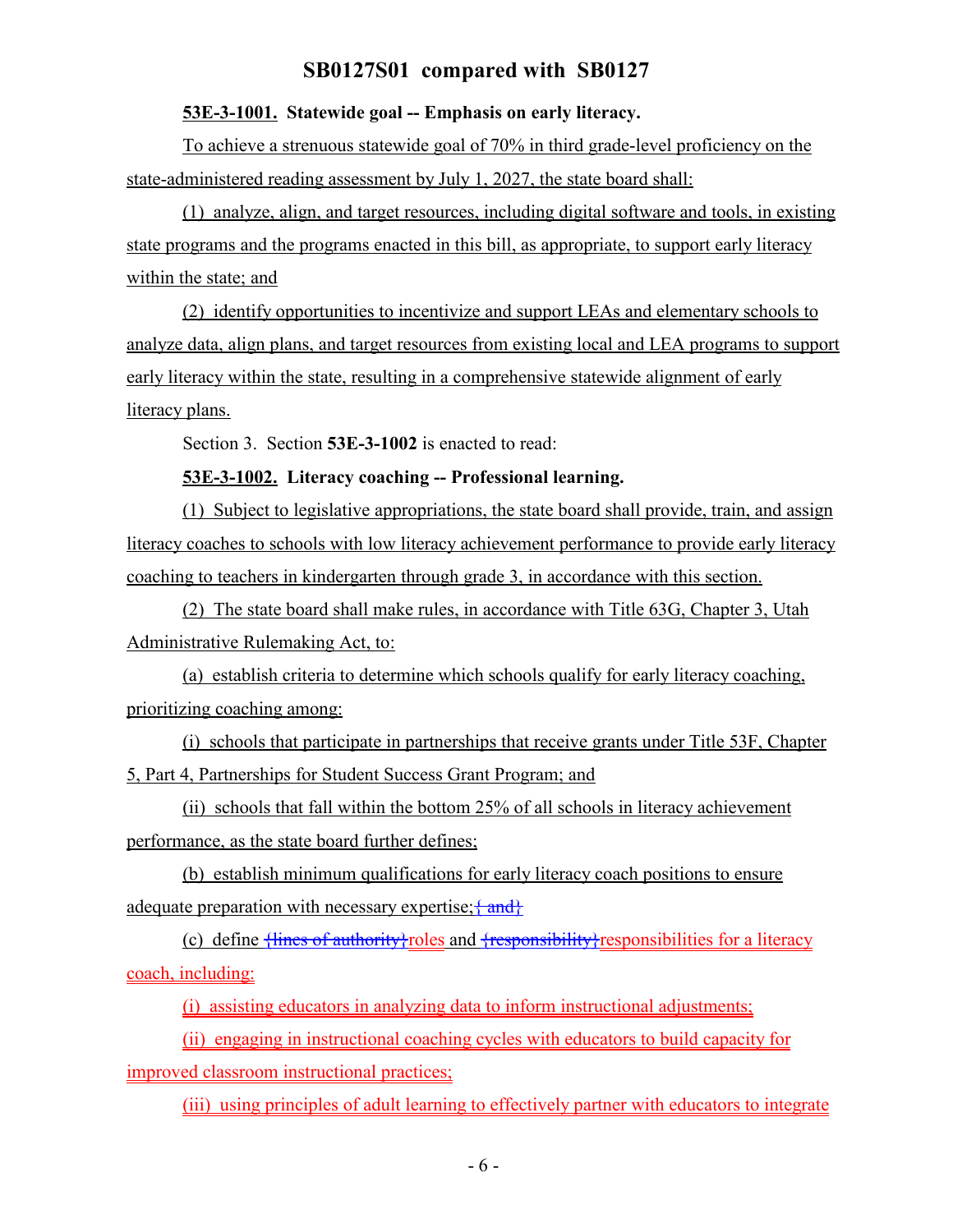professional learning into classroom practice;

(iv) leveraging knowledge of the science of reading and evidence-based practices to support educators in maximizing student learning;

(v) partnering with a school's leader to support school-wide literacy goals to provide a team of support for educators to embed the state-wide goals into instructional plans and practice;

(vi) delivering consistent and frequent job-embedded professional learning;

(vii) participating actively in professional learning experiences to deepen knowledge and skills for coaching; and

(viii) designing and facilitating relevant and cohesive professional learning sessions to strengthen the implementation of these evidence-based practices with educators; and

(d) establish parameters for the relationship between a literacy coach  $\{$ , the and school {principal, the LEA, and the state board}or LEA, including ensuring that coaches do not engage in activities or duties unrelated to literacy coaching, including:

(i) serving as an evaluator, substitute teacher, clerical aid, recess or lunch aid, behavioral therapist, tester, guidance counselor, interventionist, program manager, or contest leader; or

(ii) any other assignment that frequently disrupts the coach's ability to support educators in improving instructional practice.

(3) The state board shall:

(a) ensure that one staff position supervises early literacy coaches statewide;

(b) select the pool of candidates for literacy coaching positions and coordinate with LEAs regarding interviews, final selection, and placement; and

 $(\theta c)$  annually review coaching placements and adjust placements as necessary, based on the school's literacy achievement performance and the criteria established under Subsection (2).

(4) The state board shall provide professional learning support in early literacy by:

(a) facilitating professional learning opportunities to support literacy coaches statewide that includes knowledge and skill development in adult learning practices, job-embedded coaching, and family engagement;

(b) providing professional learning regional consultants to: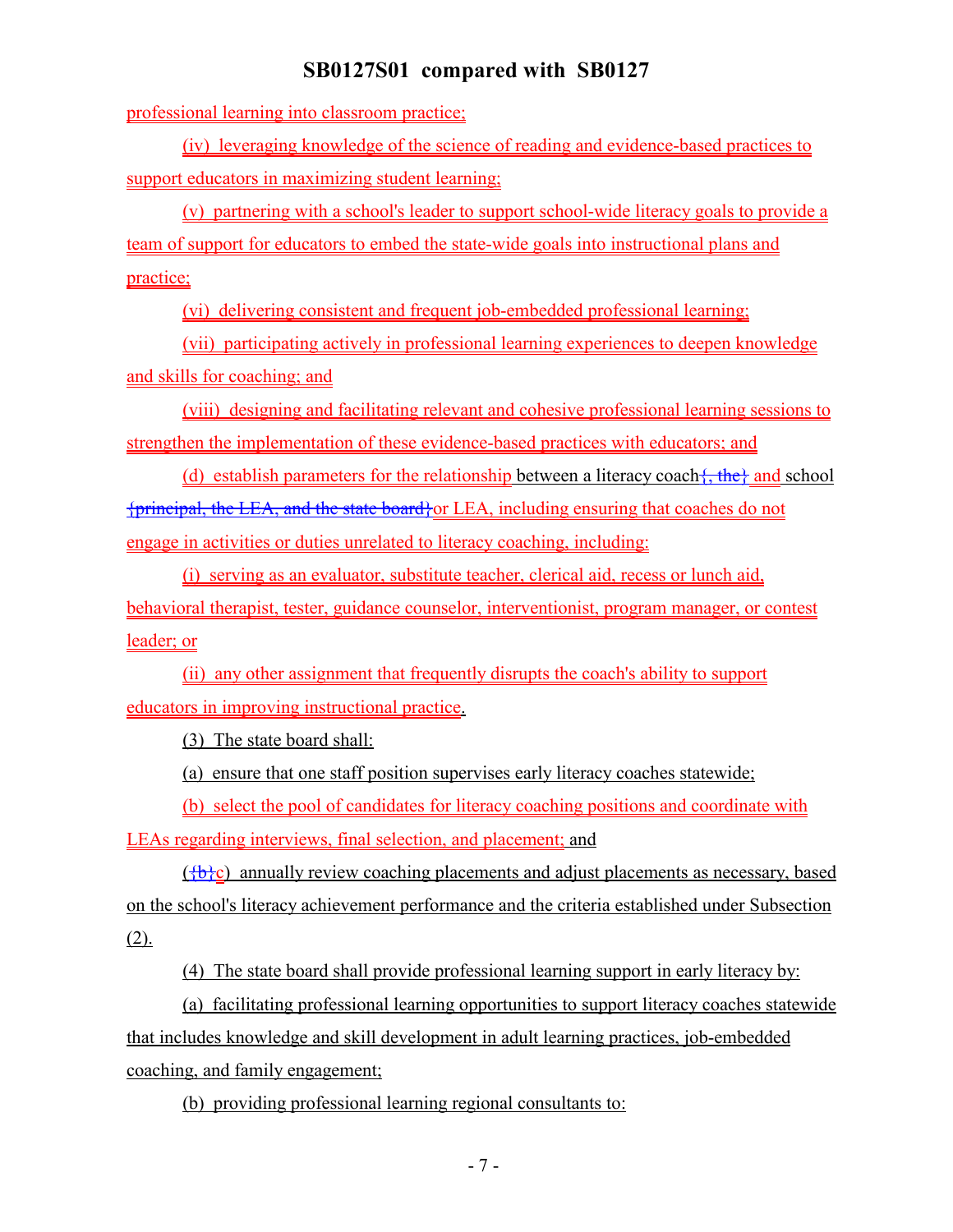(i) support LEAs and regional education service agencies in designing, facilitating, monitoring, and adjusting professional learning in early literacy that aligns with the professional learning standards described in Section 53G-11-303; and

(ii) serve a cohort of LEAs within a geographic region of the state; and

(c) providing statewide professional learning to support the use of collective efficacy, including the implementation of professional learning communities and school leadership teams through 2027.

Section 4. Section **53E-3-1003** is enacted to read:

#### **53E-3-1003. Science of reading{ panel.**

**}.**

(1) As used in this section:

(a) "Educator preparation program" means the same as that term is defined in Section

53E-6-302.

(b) "Panel" means the science of reading panel that the state board establishes in accordance with this section.

(c) "University teacher preparation program" means a program described in Section

53E-6-302.

(2) The state board shall establish an expert science of reading panel consisting of up to six experts who have:

(a) knowledge and a research background in the science of reading and the science of reading instruction; and

(b) experience translating the science of reading into effective reading instructional practices.

(3) The panel shall:

(a) meet no less than once every quarter;

(b) provide expertise to and serve in a consultancy capacity to the state board on

implementation of:

(i) the early literacy emphases described in Section 53E-3-1001; and

(ii) educator preparation programs;

(c) in consultation with the state board:

(i) provide advanced professional learning opportunities in the science of reading and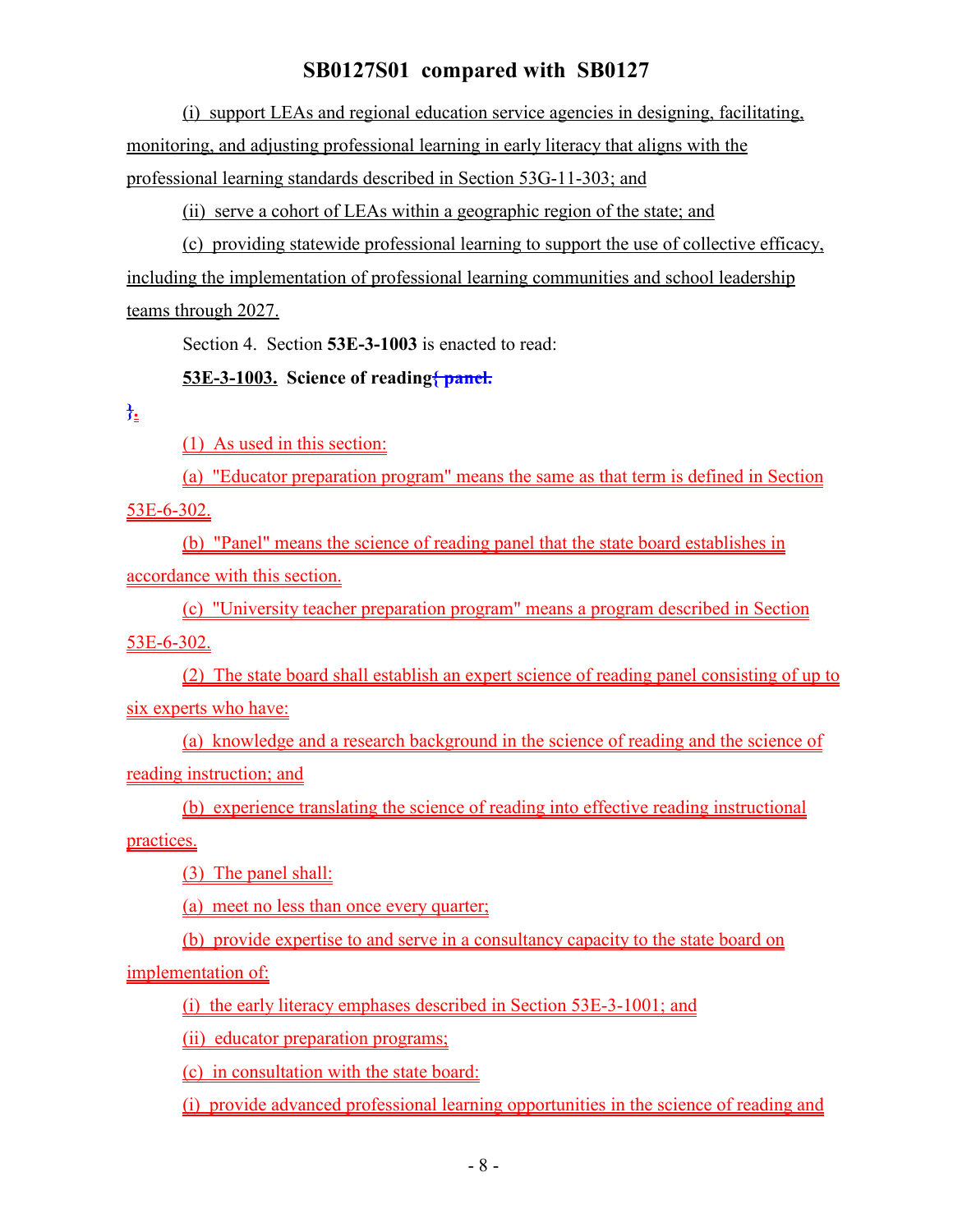the science of reading instruction for public schools and educator preparation programs as needed to expand statewide capacity;

(ii) partner with ULEAD, as that term is defined in Section 53E-10-701, to develop and implement an online repository of digital science of reading and science of reading instruction resources that is accessible to public school teachers, school leaders, parents, and educator preparation programs and associated faculty;

(iii) develop professional learning modules to support teachers and school leaders; and

(iv) coordinate with educator preparation programs, university teacher preparation program faculty, deans of education, and literacy leadership fellows to advance the science of reading and the science of reading instruction; and

(d) take part in the hiring of the additional faculty members described in Subsection 53E-6-302(6) with two panel members participating in the hiring process.

(4) The state board may collaborate with panel members to conduct periodic reviews

of:

(a) student outcome data;

(b) science of reading and science of reading instruction implementation fidelity in

public schools and educator preparation programs through onsite visits; and

(c) advise LEAs regarding the science of reading and the science of reading instruction curriculum and intervention programs.

(5) A panel member:

(a) may not receive compensation or benefits for the member's service on the panel;

and

(b) may receive per diem and reimbursement for travel expenses that the panel member incurs as a panel member at the rates that the Division of Finance establishes under:

(i) Sections 63A-3-106 and 63A-3-107; and

(ii) rules that the Division of Finance makes under Sections 63A-3-106 and 63A-3-107.

(6) The state board shall provide staff support to the panel.

Section 5. Section **53E-3-1004** is enacted to read:

**53E-3-1004. Community engagement for early literacy.**

(1) The state board shall:

(a) partner with a private business or nonprofit organization to annually provide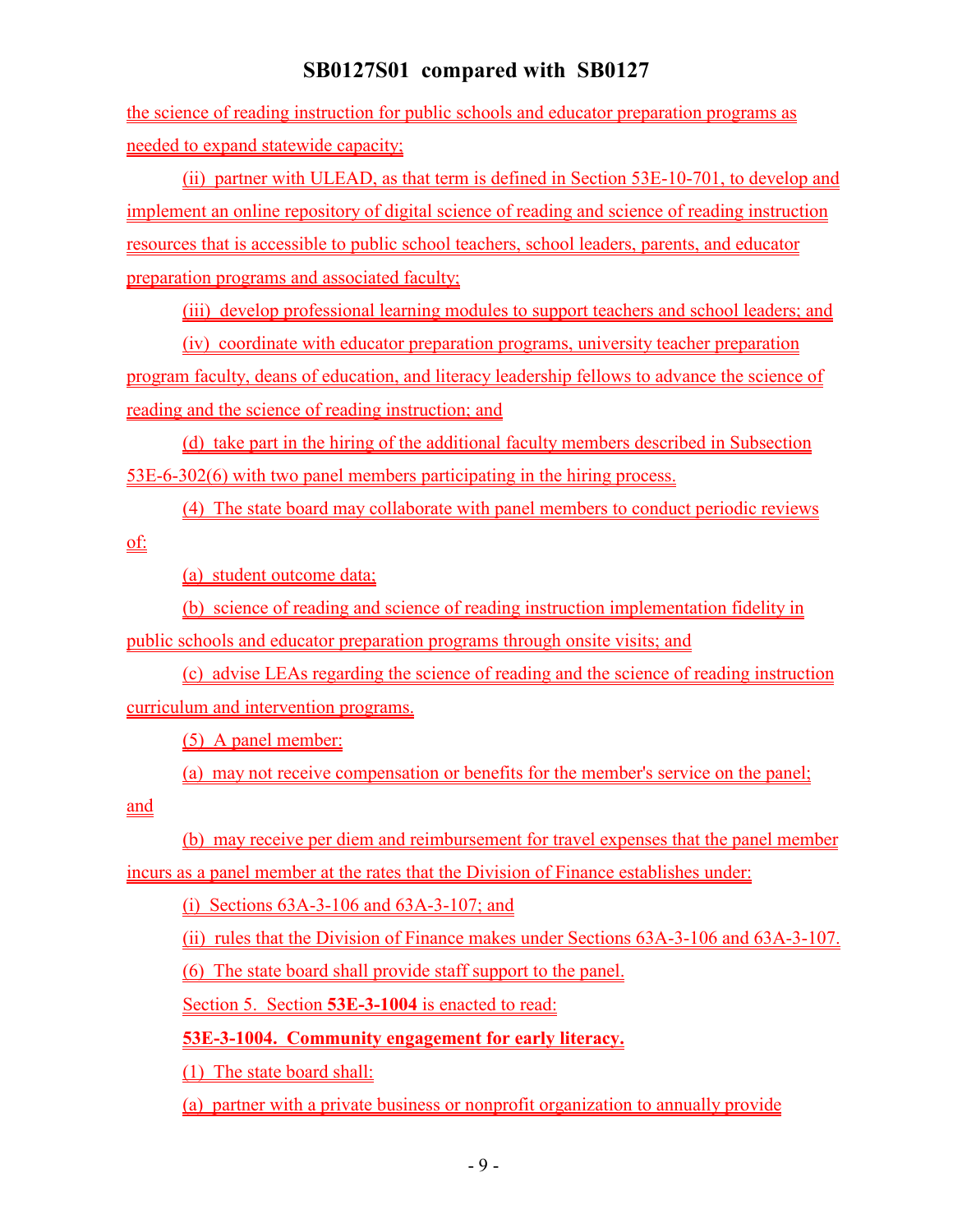personal, home-use, age-appropriate printed books or digital books with accompanying electronic reading devices to students:

(i) who attend:

(A) a school that participates in partnerships that receive grants under Title 53F,

Chapter 5, Part 4, Partnerships for Student Success Grant Program; or

(B) a Title I school, as that term is defined in Section 53F-2-523; and

(ii) at a minimum, in kindergarten through grade 3; and

(b) provide students a choice of language where possible.

(2) The state board shall develop and promote a website that provides resources for teachers and other educational support personnel to support targeted activities and strategies for parents to support at-home reading.

(3) The state board shall contract with one or more organizations that have expertise in coordinating community resources to:

(a) provide training and coaching to community, school, and parent engagement coordinators; and

(b) for a school that is not participating in a partnership that receives a grant under Title 53F, Chapter 5, Part 4, Partnerships for Student Success Grant Program:

(i) assess the presence of existing community school infrastructure; and

(ii) provide necessary supports for parent, community, and business engagement,

including services and coordination support.

Section 6. Section **53E-4-307** is amended to read:

**53E-4-307. Benchmark assessments in reading -- Report to parent.**

(1) As used in this section $[\frac{1}{2}, \frac{1}{2}, \frac{1}{2}]$ :

(a) "Competency" means a demonstrable acquisition of a specified knowledge, skill, or ability that has been organized into a hierarchical arrangement leading to higher levels of knowledge, skill, or ability.

(b) "Diagnostic assessment" means an assessment that measures key literacy skills, including phonemic awareness, sound-symbol recognition, alphabet knowledge, decoding and encoding skills, and comprehension, to determine a student's specific strengths and weaknesses in a skill area.

(c) "Evidence-based" means the same as that term is defined in Section 53G-11-303.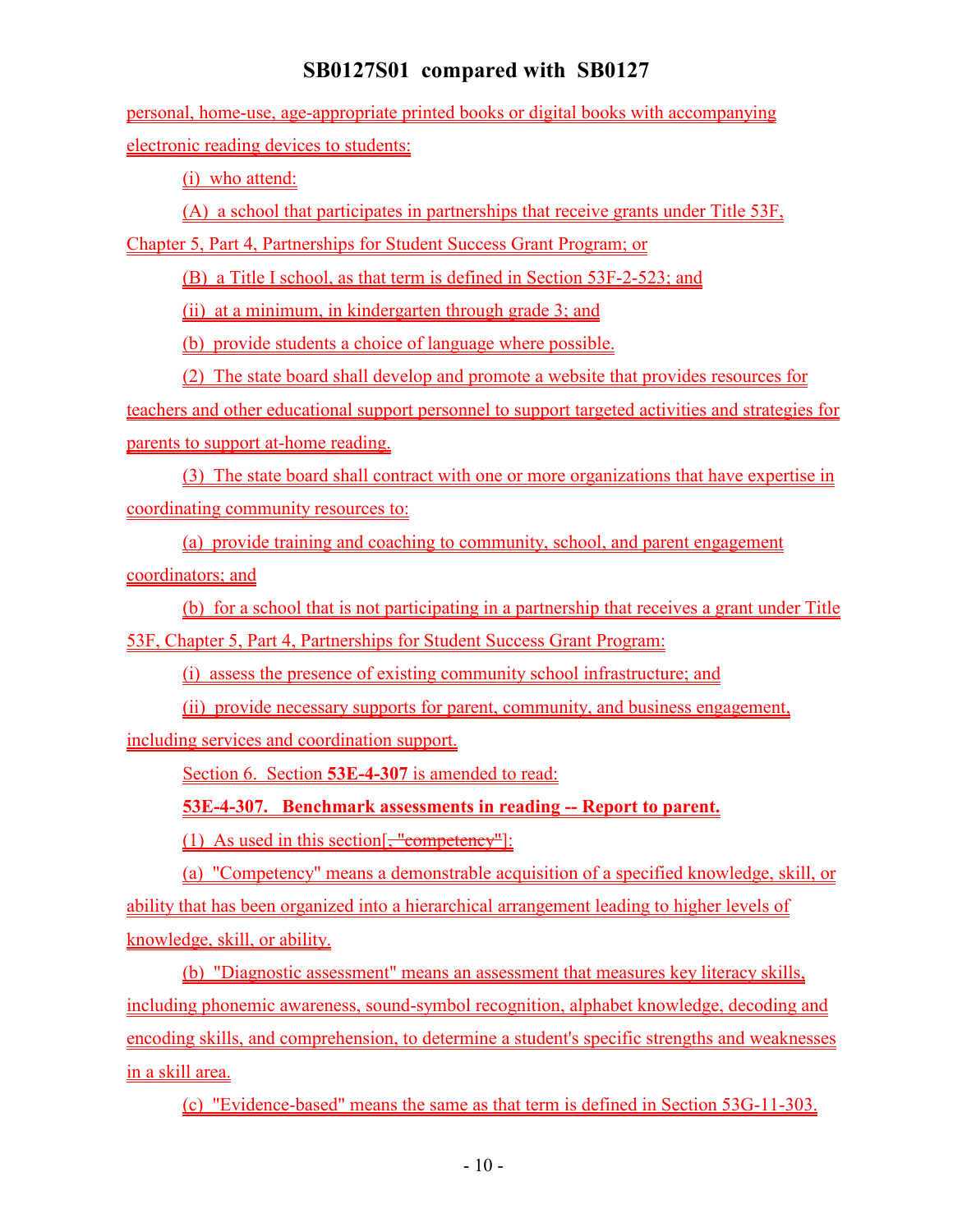(d) "Evidence-informed" means the same as that term is defined in Section 53G-11-303.

(2) The state board shall approve a benchmark assessment for use statewide by school districts and charter schools to assess the reading competency of students in grades 1 through 6 as provided by this section.

(3) A school district or charter school shall:

(a) administer benchmark assessments to students in grades 1, 2, and 3 at the beginning, middle, and end of the school year using the benchmark assessment approved by the state board; and

(b) after administering a benchmark assessment, report the results to a student's parent.

(4) If a benchmark assessment or supplemental reading assessment indicates a student lacks competency in a reading skill, or is lagging behind other students in the student's grade in acquiring a reading skill, the school district or charter school shall:

(a) administer diagnostic assessments to the student;

 $[\hat{\tau}(\hat{\tau})]$  (b) using data from the diagnostic assessment, provide specific, focused, and individualized intervention or tutoring to develop the reading skill;

 $[(\theta)]$  (c) administer formative assessments and progress monitoring at recommended levels for the benchmark assessment to measure the success of the focused intervention;

 $[\overline{(\epsilon)}]$  (d) inform the student's parent of activities that the parent may engage in with the student to assist the student in improving reading proficiency; [and]

 $[(d)]$  (e) provide information to the parent regarding appropriate interventions available to the student outside of the regular school day that may include tutoring, before and after school programs, or summer school[-]; and

(f) provide instructional materials that are evidence-informed for core instruction and evidence-based for intervention and supplemental instruction.

(5) (a) In accordance with Section 53F-4-201 and except as provided in Subsection (5)(b), the state board shall contract with one or more educational technology providers for a benchmark assessment system for reading for students in kindergarten through grade 6.

(b) If revenue is insufficient for the benchmark assessment system for the grades described in Subsection (5)(a), the state board shall first prioritize funding a benchmark assessment for students in kindergarten through grade 3.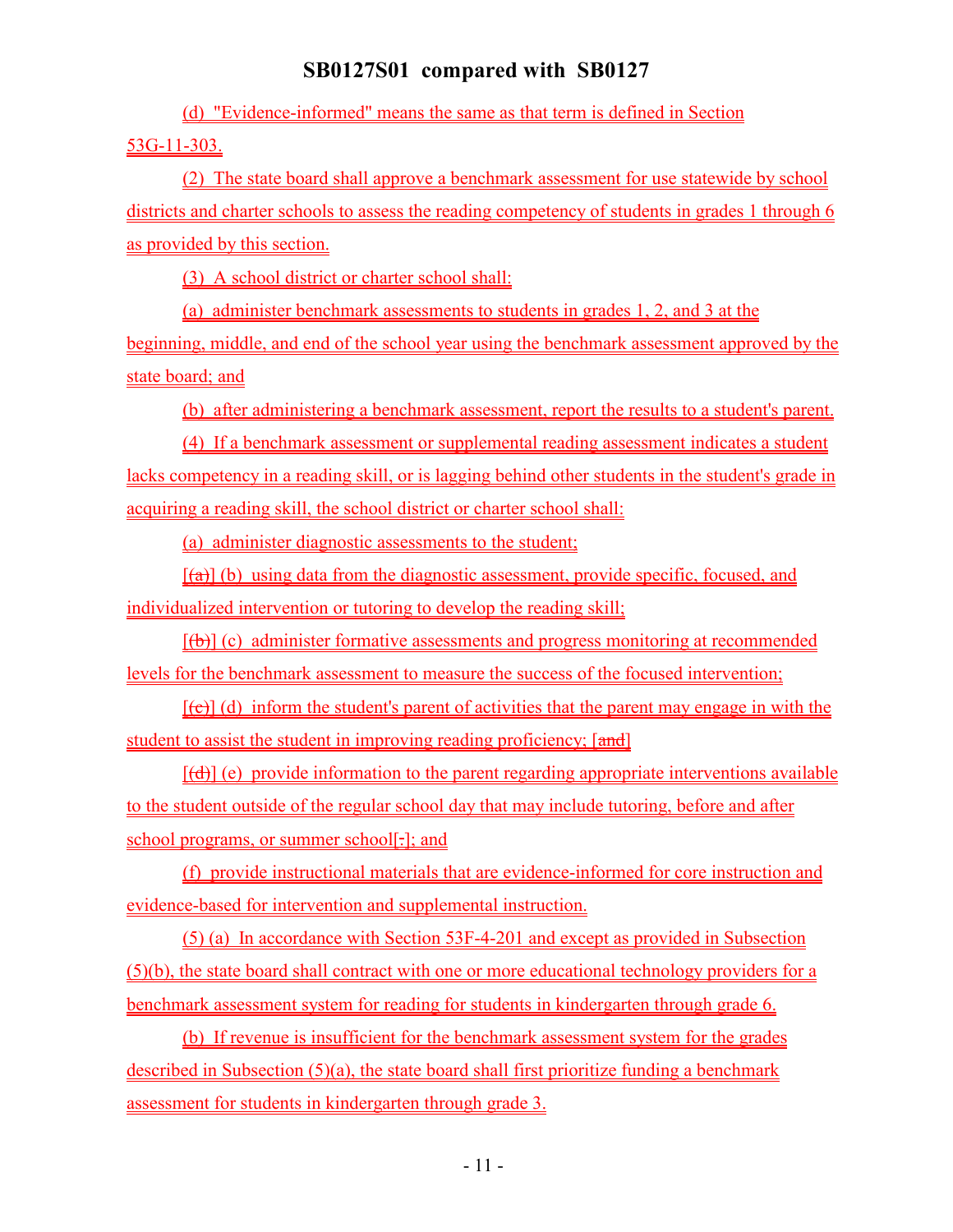Section 7. Section **53E-6-301** is amended to read:

**53E-6-301. Qualifications of applicants for licenses -- Changes in qualifications.**

(1) As used in this section  $[\frac{\text{m}}{\text{m}}]$ :

(a) "Literacy preparation assessment" means an examination that [addresses] evaluates an individual's knowledge of the science of reading, related to literacy instruction for an individual who teaches preschool, elementary school, or special education.

(b) "Required literacy preparation assessment" means a literacy preparation assessment that the state board uses to determine the qualifications of license applicants.

(2) The state board shall establish by rule made in accordance with Title 63G, Chapter 3, Utah Administrative Rulemaking Act, the scholarship, training, and experience required of license applicants.

(3) (a) The state board shall announce any increase in the requirements when made.

(b) An increase in requirements shall become effective not less than one year from the date of the announcement.

(4) The state board may determine by examination or otherwise the qualifications of license applicants.

(5) If the state board uses  $\left[\frac{a_n}{a_n}\right]$  a required literacy preparation assessment under Subsection (4) [that is a literacy preparation assessment]:

(a) (i) the state board shall make rules to allow an LEA to hire a license applicant who does not successfully pass the required literacy preparation assessment for a limited duration pending successful passage; and

 $[(\theta)]$  (ii) the license applicant is not eligible for a professional educator license described in Section 53E-6-201 until the license applicant successfully passes the required literacy preparation assessment[.]; and

(b) the state board may make rules in accordance with Title 63G, Chapter 3, Utah Administrative Rulemaking Act, to:

(i) establish exemptions for the required literacy preparation assessment; and

(ii) develop a pathway to demonstrate early literacy competency as an exception to the

requirement to pass the required literacy preparation assessment.

Section 8. Section **53E-6-302** is amended to read:

**53E-6-302. Educator preparation programs.**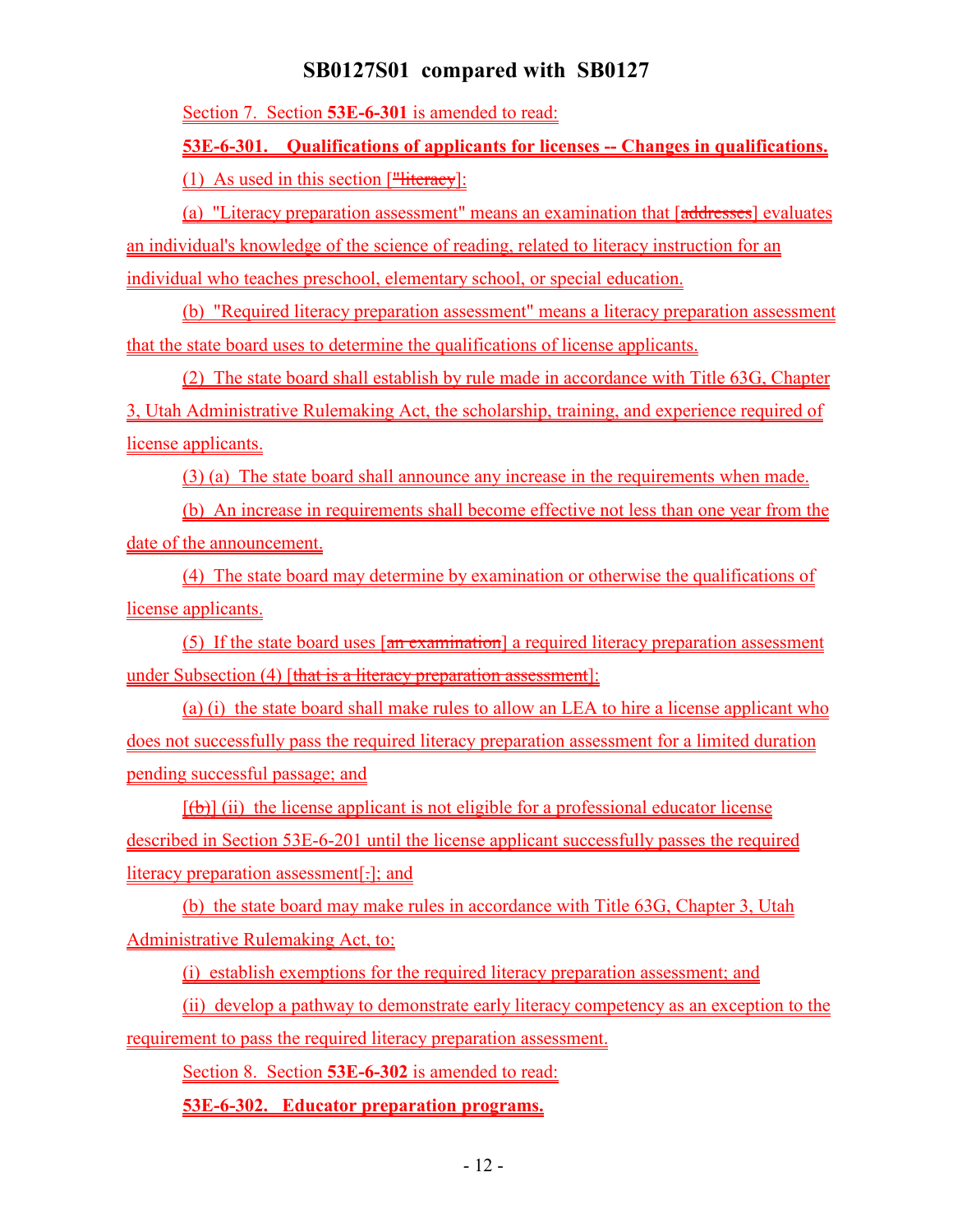(1) As used in this section:

(a) "Educator preparation program" means:

(i) a university teacher education program; or

(ii) a program that prepares individuals using an alternative pathway to licensure, as the state board provides.

(b) "{Panel" means the science of reading panel that the state board establishes in

accordance with this section.

(c) "University teacher preparation program" means a program described in Section 53E-6-302.

(2) The state board shall establish an expert science of reading panel consisting of up to six experts who have:

(a) knowledge and a research background in the science of reading and the science of reading instruction; and

(b) experience translating the science of reading into effective reading instructional practices.

(3) The panel shall:

(a) meet no less than once every two months;

(b) provide expertise to and advise the state board on implementation of:

(i) the early literacy emphases described in Section 53E-3-1001; and

(ii) educator preparation programs;

(c) provide advanced professional learning opportunities in the science of reading and the science of reading instruction for public schools and educator preparation programs as needed to expand statewide capacity;

(d) partner with ULEAD, as that term is defined in Section 53E-10-701, to develop and implement an online repository of digital science of reading and science of reading instruction resources that is accessible to public school teachers, school leaders, parents, and educator preparation programs and associated faculty;

(e) develop professional learning modules to support teachers and school leaders to pass the literary preparation assessment, as that term is defined in Section 53E-6-302;

(f) coordinate with educator preparation programs, university teacher preparation program faculty, deans of education, and literacy leadership fellows to advance the science of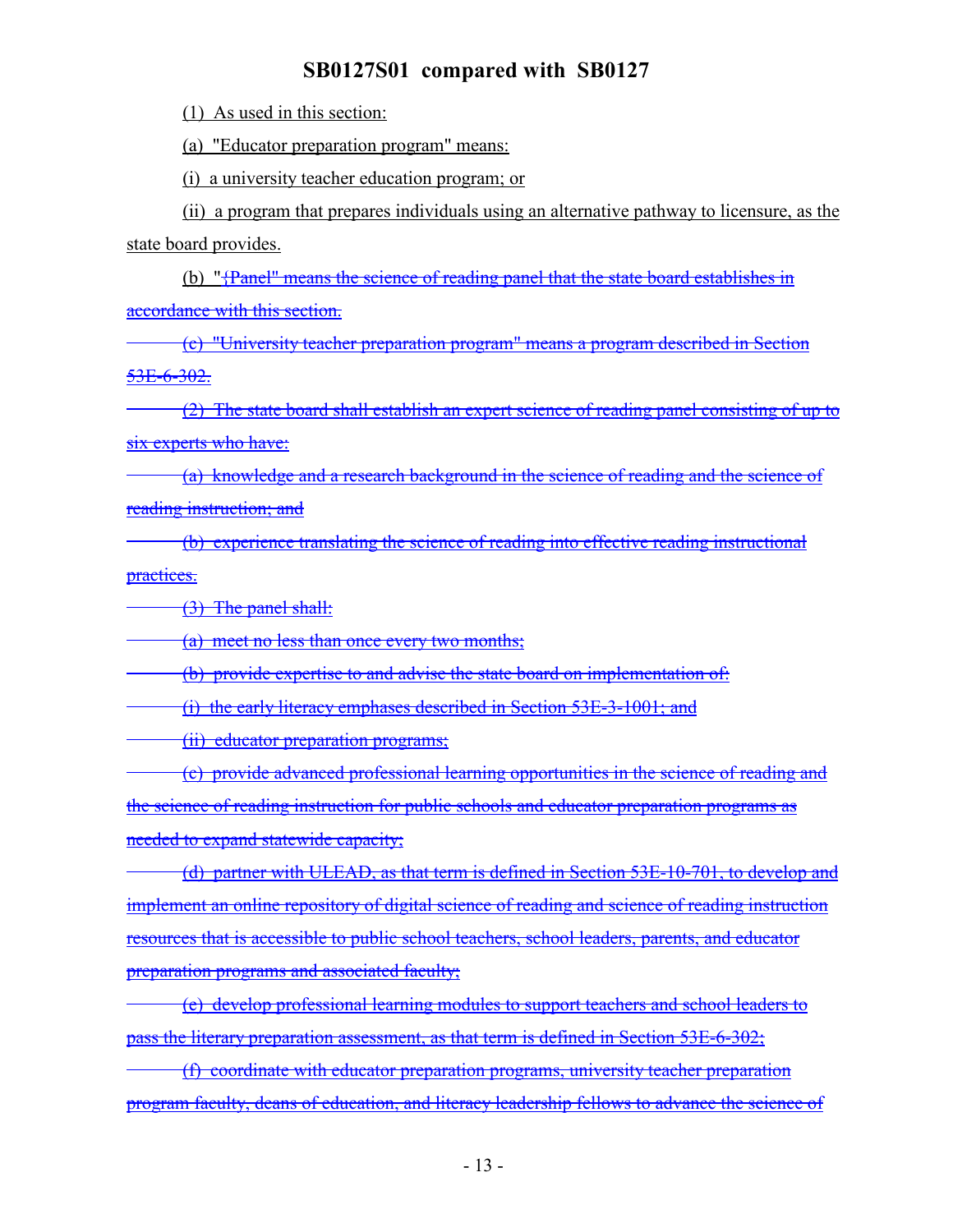reading and the science of reading instruction; and

(g) take part in the hiring of the additional faculty members described in Subsection

53E-6-302(6) with two panel members participating in the hiring process.

(4) The state board may assign panel members to conduct periodic reviews of:

(a) student outcome data;

(b) science of reading and science of reading instruction implementation fidelity in public schools and educator preparation programs through onsite visits; and

(c) advise LEAs regarding the science of reading and the science of reading instruction curriculum and intervention programs.

 $(5)$  (a) The salary and expenses of a council member who is a legislator shall be paid in accordance with Section 36-2-2 and Legislative Joint Rules, Title 5, Chapter 3, Legislator Compensation.

(b) A panel member who is not a legislator:

(i) may not receive compensation or benefits for the member's service on the panel; and

(ii) may receive per diem and reimbursement for travel expenses that the panel member

incurs as a panel member at the rates that the Division of Finance establishes under:

(A) Sections 63A-3-106 and 63A-3-107; and

(B) rules that the Division of Finance makes under Sections 63A-3-106 and

63A-3-107.

(6) (a) A majority of the panel members constitutes a quorum.

(b) The action of a majority of a quorum constitutes an action of the panel.

(7) The state board shall provide staff support to the panel.

Section 5. Section **53E-3-1004** is enacted to read:

**53E-3-1004. Community engagement for early literacy.**

(1) The state board shall:

(a) partner with a private business or nonprofit organization to annually provide personal, home-use, age-appropriate printed books or digital books with accompanying electronic reading devices to students:

(i) who attend:

 $(A)$  a school that participates in partnerships that receive grants under Title 53 $F_1$ Chapter 5, Part 4, Partnerships for Student Success Grant Program; or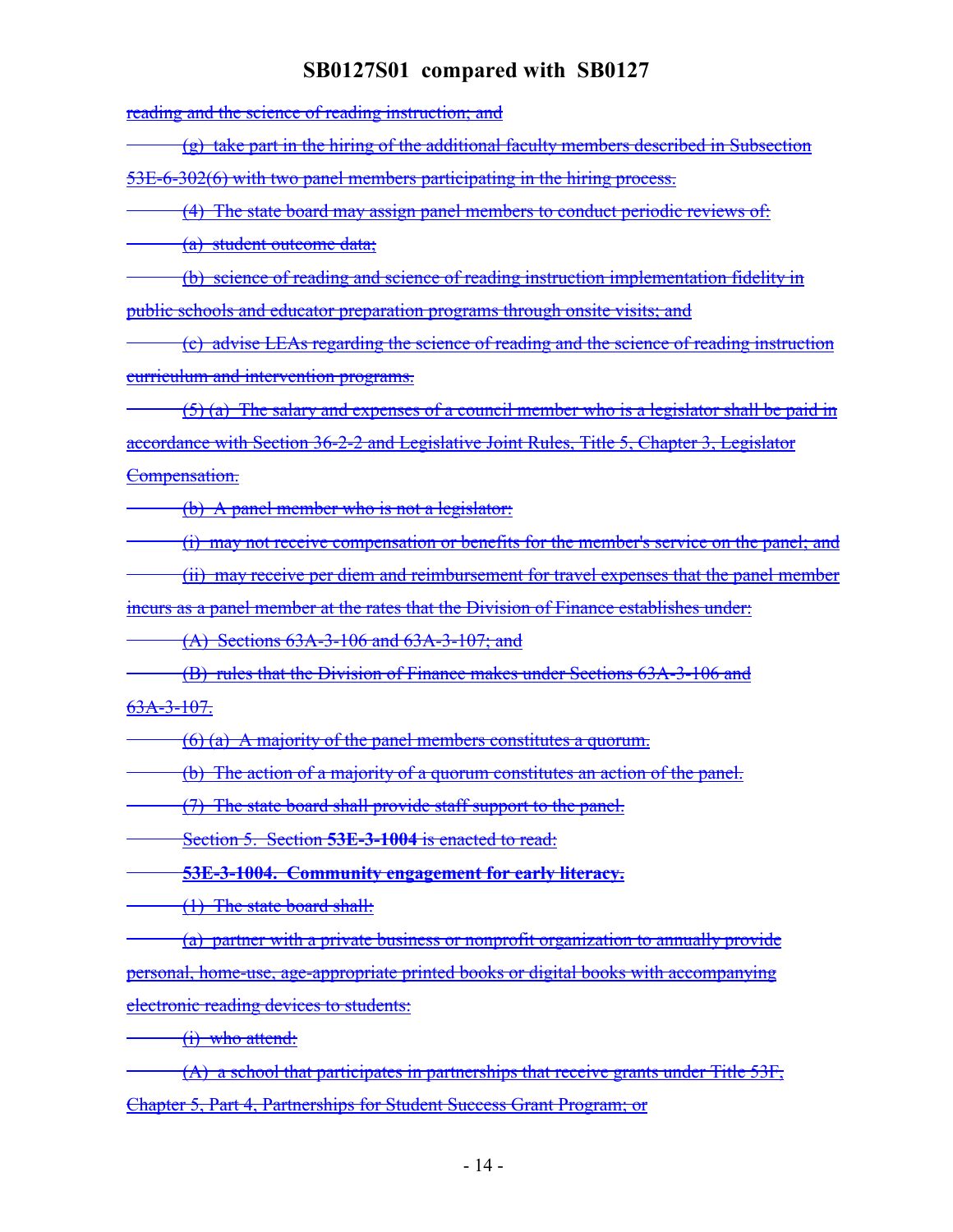(B) a Title I school, as that term is defined in Section 53F-2-523; and

(ii) at a minimum, in kindergarten through grade 3; and

(b) provide students a choice of language where possible.

(2) The state board shall develop and promote a website that provides resources for

teachers and other educational support personnel to support targeted activities and strategies for parents to support at-home reading.

(3) The state board shall contract with one or more organizations that have expertise in coordinating community resources to:

(a) provide training and coaching to community, school, and parent engagement coordinators; and

(b) for a school that is not participating in a partnership that receives a grant under Title 53F, Chapter 5, Part 4, Partnerships for Student Success Grant Program:

(i) assess the presence of existing community school infrastructure; and

(ii) provide necessary supports for parent, community, and business engagement,

including services and coordination support.

Section 6. Section **53E-4-307** is amended to read:

**53E-4-307. Benchmark assessments in reading -- Report to parent.**

(1) As used in this section[, "competency"]:

(a) "Competency" means a demonstrable acquisition of a specified knowledge, skill, or ability that has been organized into a hierarchical arrangement leading to higher levels of knowledge, skill, or ability.

(b) "Diagnostic assessment" means an assessment that measures key literacy skills, including phonemic awareness, sound-symbol recognition, alphabet knowledge, decoding and encoding skills, and comprehension, to determine a student's specific strengths and weaknesses in a skill area.

(c) "Evidence-based" means the same as that term is defined in Section 53G-11-303. (d) "Evidence-informed" means the same as that term is defined in Section 53G-11-303.

(2) The state board shall approve a benchmark assessment for use statewide by school districts and charter schools to assess the reading competency of students in grades 1 through 6 as provided by this section.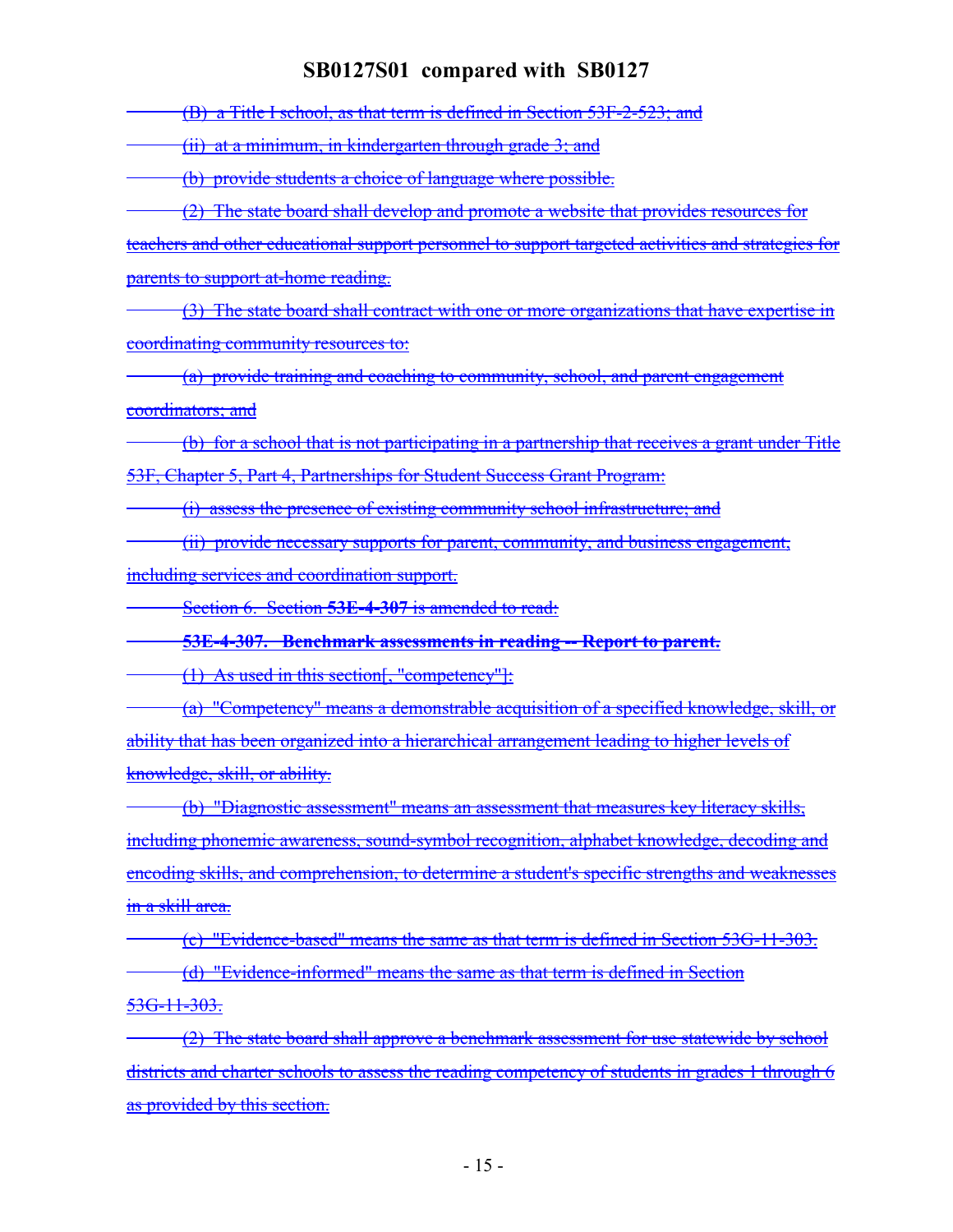(3) A school district or charter school shall:

(a) administer benchmark assessments to students in grades 1, 2, and 3 at the

beginning, middle, and end of the school year using the benchmark assessment approved by the state board; and

(b) after administering a benchmark assessment, report the results to a student's parent. (4) If a benchmark assessment or supplemental reading assessment indicates a student lacks competency in a reading skill, or is lagging behind other students in the student's grade in acquiring a reading skill, the school district or charter school shall:

(a) administer diagnostic assessments to the student;

 $[(a)]$  (b) using data from the diagnostic assessment, provide specific, focused, and individualized intervention to develop the reading skill;

[(b)] (c) administer formative assessments and progress monitoring at recommended levels for the benchmark assessment to measure the success of the focused intervention;

 $[(c)]$  (d) inform the student's parent of activities that the parent may engage in with the student to assist the student in improving reading proficiency; [and]

[(d)] (e) provide information to the parent regarding appropriate interventions available to the student outside of the regular school day that may include tutoring, before and after school programs, or summer school[.]; and

(f) provide instructional materials that are evidence-informed for core instruction and evidence-based for intervention and supplemental instruction.

(5) (a) In accordance with Section 53F-4-201 and except as provided in Subsection (5)(b), the state board shall contract with one or more educational technology providers for a benchmark assessment system for reading for students in kindergarten through grade 6.

(b) If revenue is insufficient for the benchmark assessment system for the grades described in Subsection  $(5)(a)$ , the state board shall first prioritize funding a benchmark assessment for students in kindergarten through grade 3.

Section 7. Section **53E-6-301** is amended to read:

**53E-6-301. Qualifications of applicants for licenses -- Changes in qualifications.** (1) As used in this section ["literacy]:

(a) "Literacy preparation assessment" means an examination that [addresses] evaluates an individual's knowledge of the science of reading, related to literacy instruction for an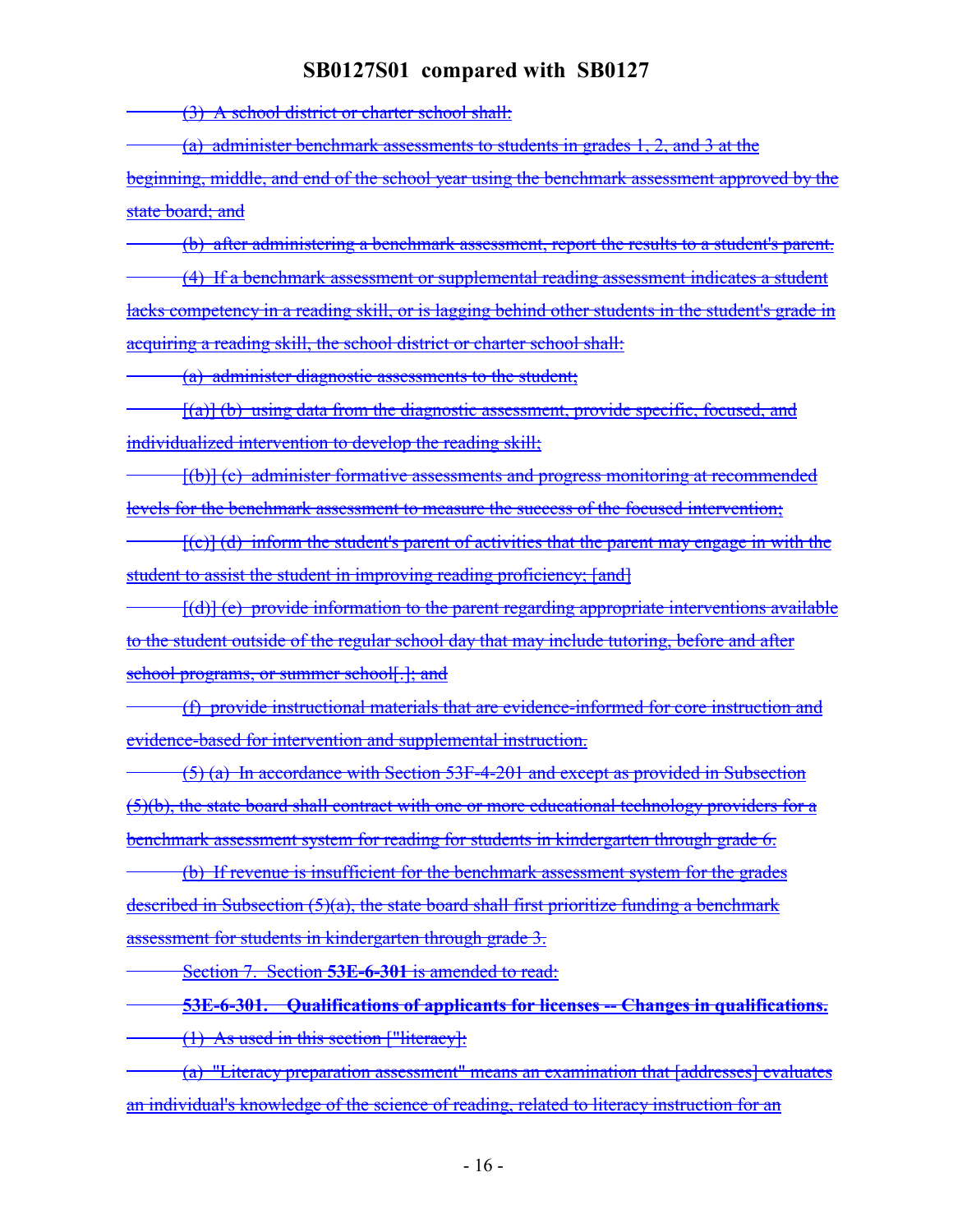individual who teaches preschool, elementary school, or special education.

(b) "}Required literacy {preparation assessment" means a literacy preparation assessment that the state board uses to determine the qualifications of license applicants.

(2) The state board shall establish by rule made in accordance with Title 63G, Chapter 3, Utah Administrative Rulemaking Act, the scholarship, training, and experience required of license applicants.

(3) (a) The state board shall announce any increase in the requirements when made.

(b) An increase in requirements shall become effective not less than one year from the date of the announcement.

(4) The state board may determine by examination or otherwise the qualifications of license applicants.

(5) If the state board uses [an examination] a required literacy preparation assessment under Subsection (4) [that is a literacy preparation assessment]:

(a) (i) the state board shall make rules to allow an LEA to hire a license applicant who does not successfully pass the required literacy preparation assessment for a limited duration pending successful passage; and

 $[(b)]$  (ii) the license applicant is not eligible for a professional educator license described in Section 53E-6-201 until the license applicant successfully passes the required literacy preparation assessment[.]; and

(b) the state board may make rules in accordance with Title 63G, Chapter 3, Utah Administrative Rulemaking Act, to:

(i) establish exemptions for the required literacy preparation assessment; and

(ii) develop a pathway to demonstrate early literacy competency as an exception to the

requirement to pass the required literacy preparation assessment.

Section 8. Section **53E-6-302** is amended to read:

**53E-6-302. Teacher preparation programs.**

(1) As used in this section, "required literary }preparation assessment" means the same as that term is defined in Section 53E-6-301.

(c) "University teacher preparation program" means a program that an institution of higher education offers to prepare educators for licensure.

 $[\frac{(1)}{(2)}]$  In accordance with Title 63G, Chapter 3, Utah Administrative Rulemaking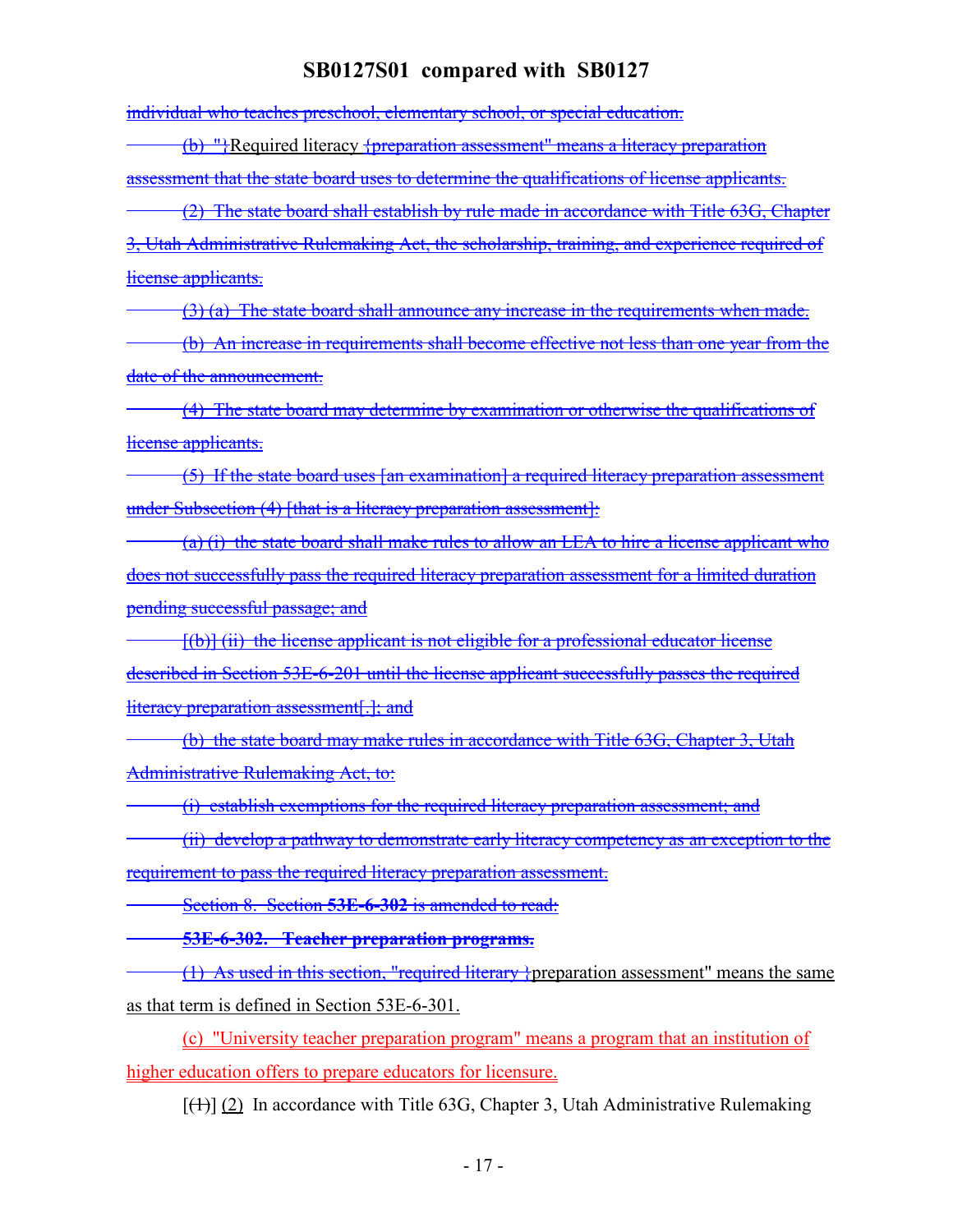Act, the state board shall make rules that establish standards for approval of  $\lceil a \rceil$  an educator preparation program.

 $[\frac{1}{2}]$  (3) The state board shall ensure that standards adopted under Subsection  $[\frac{1}{2}]$  (2):

(a) meet or exceed generally recognized national standards for preparation of

educators[.]; and

(b) include requirements for educator preparation programs to:

(i) provide instruction in the science of reading; and

(ii) prepare license applicants to pass the required literacy preparation assessment at no cost to the applicants for the preparation, including providing ongoing  $\frac{1}{2}$  support preparation for up to three total attempts of the required literacy preparation assessment.

 $[\frac{1}{3}]$  (4) The state board shall designate an employee of the state board's staff to:

(a) work with education deans of state institutions of higher education to coordinate [on-site monitoring of] university teacher preparation programs that may include:

(i) monitoring courses for university teacher preparation programs; and

(ii) working with course instructors for university teacher preparation programs;  $[\text{and}]$ 

[(iii) interviewing students admitted to university teacher preparation programs;]

(b) act as a liaison between:

(i) the state board;

(ii) local school boards or charter school governing boards; and

(iii) representatives of university teacher preparation programs; and

(c) report the employee's findings and recommendations for the improvement of teacher preparation programs to:

(i) the state board; and

(ii) education deans of state institutions of higher education.

 $[\frac{4}{3}]$  (5) The state board shall:

(a) in good faith, consider the findings and recommendations described in Subsection  $[\frac{(3)}{(4)}]$  (4)(c); and

(b) in accordance with Title 63G, Chapter 3, Utah Administrative Rulemaking Act, make rules, as the state board determines is necessary, to implement recommendations described in Subsection  $[\frac{(3)}{(4)}]$  (4)(c).

(6) Subject to legislative appropriations, the Utah Board of Higher Education shall: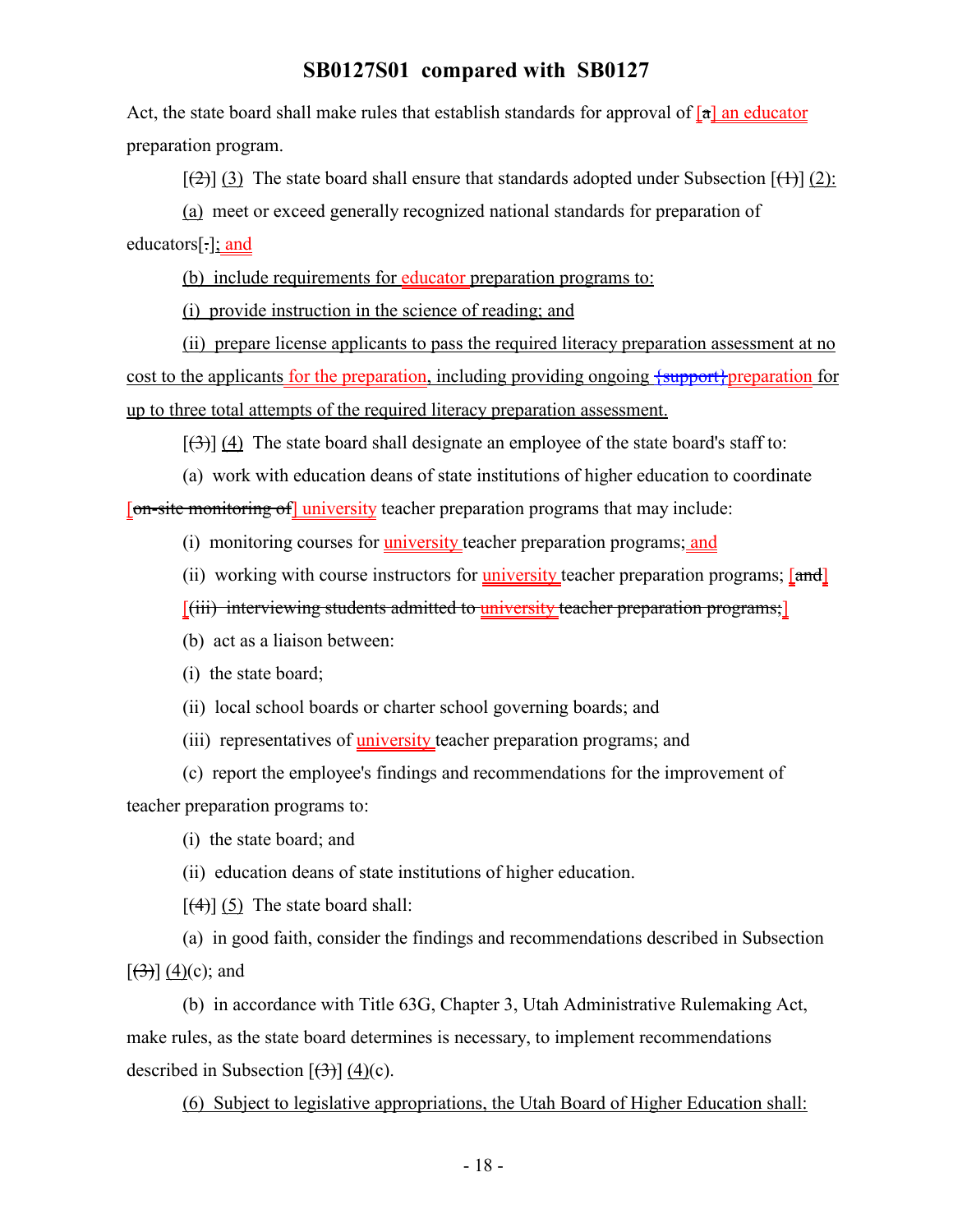(a) provide matching funds to each of the state's institutions of higher education with a university teacher preparation program:

(i) to hire an additional faculty member who has training in the science of reading and the science of reading instruction; and

(ii) in an amount equal to 75% of the cost of making the hire described in Subsection  $(6)(a)$  if the institution provides 25% of the cost; and

(b) consult the state superintendent regarding:

(i) criteria for the hire described in Subsection  $(6)(a)$  that would qualify for a distribution of funding; and

(ii) an individual institution's fulfillment of the criteria described in Subsection  $(6)(b)(i)$  before distributing funding.

(7) An institution that hires an additional faculty member shall coordinate with the science of reading panel described in Section 53E-3-1003 to include two members of the panel in the institution's hiring process.

(8) The state board shall:

(a) monitor accreditation of university programs regarding the science of reading preparation described in Subsection (3)(b) at the institutions described in Subsection (6)(a); and

(b) (i) develop strategies to provide support for preparation programs with low rates of passage on the required literacy preparation assessment; and

(ii) provide increasing levels of support to a preparation program with low rates of passage on the required literacy preparation assessment for two consecutive years.

Section 9. Section **53F-5-214** is amended to read:

#### **53F-5-214. Grant for professional learning.**

(1) Subject to legislative appropriations, the state board shall award grants to:

 $(a)$  [A) LEAs to provide teachers in pre-kindergarten, kindergarten, and grades 1 through 3 with:

(a) professional learning opportunities in early literacy and mathematics[.]; and

(b) the required early literacy professional learning opportunity described in Subsection (6).

(2) The state board shall award a grant described in  $[\theta]$  fithis section  $\theta$  Subsection (1)(a) to an LEA that submits to the state board a completed application, as provided by the state board,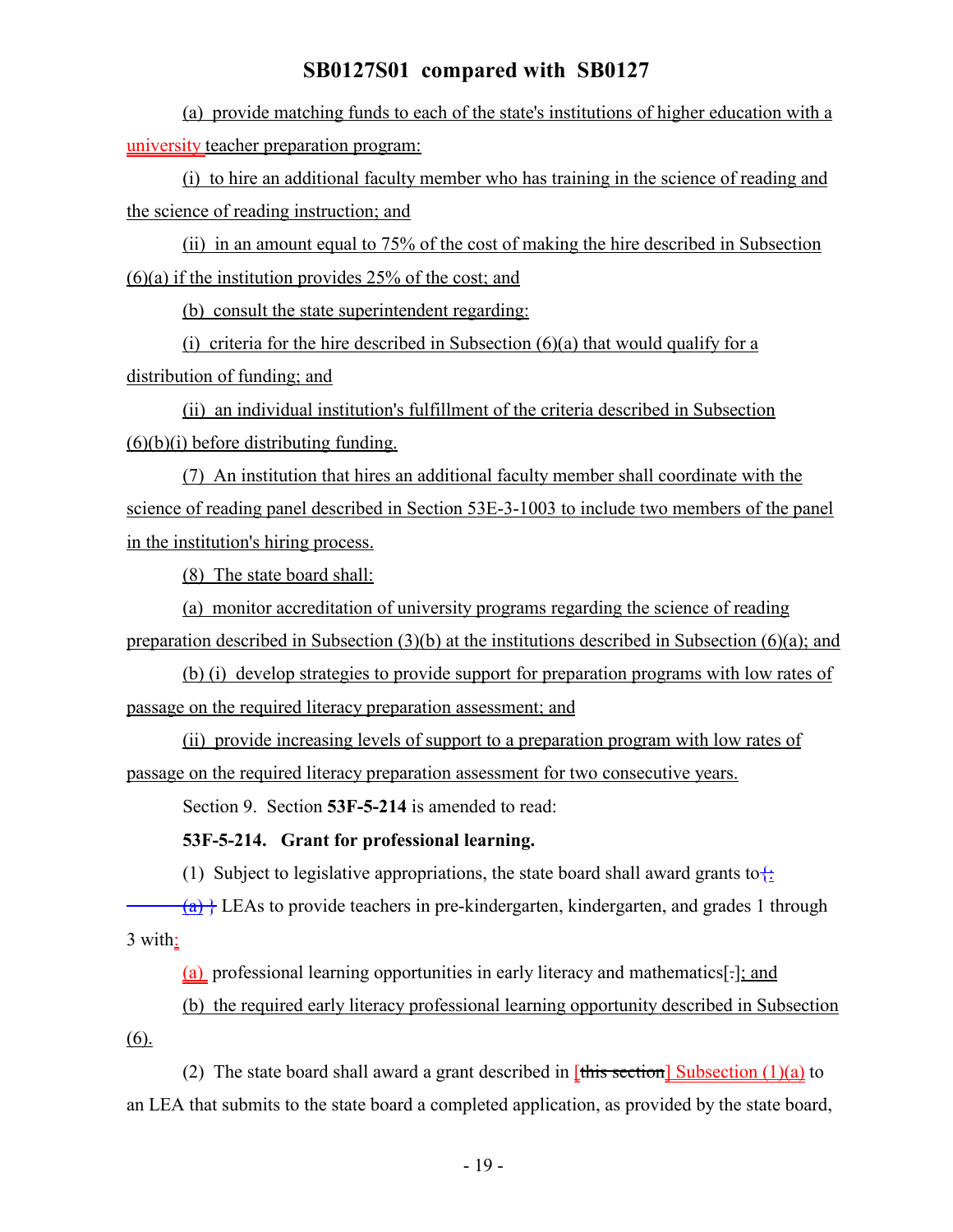that includes a description of the evidence-based, based on assessment data, professional learning opportunities the LEA will provide that are:

(a) aligned with the professional learning standards described in Section 53G-11-303; and

(b) targeted to attaining the local and state early learning goals described in Section 53G-7-218.

(3) An LEA that receives a grant described in this section shall use the grant for the purposes described in Subsection (2).

(4) In accordance with Title 63G, Chapter 3, Utah Administrative Rulemaking Act, the state board shall make rules to establish:

(a) required elements of the professional learning opportunities described in Subsection  $(2)$ ; [and]

(b) a formula to determine an LEA's grant amount under this section[.], including identifying the amount an LEA receives for:

(i) professional learning opportunities under Subsection (2); and

(ii) the required early literacy professional learning opportunity described in Subsection (6); and

(c) specifications regarding the LEA's provision of the required early literacy professional learning opportunity described in Subsection (6).

(5) The state board shall annually report to the Education Interim Committee on or before the November interim committee meeting regarding the administration and outcomes of the grant described in this section.

(6) (a) As used in this Subsection (6), "early literacy professional learning opportunity" means the early literacy opportunity that the majority of recipients of grant funding under this section used before the effective date of this bill to provide professional learning opportunities in early literacy.

(b) (i) Except as described in Subsection  $(6)(b)(ii)$ , the following shall complete the early literacy professional learning opportunity before July 1, 2025, each:

(A) general and special education teacher in kindergarten through grade 3;

(B) district administrator over literacy;

(C) elementary school principal;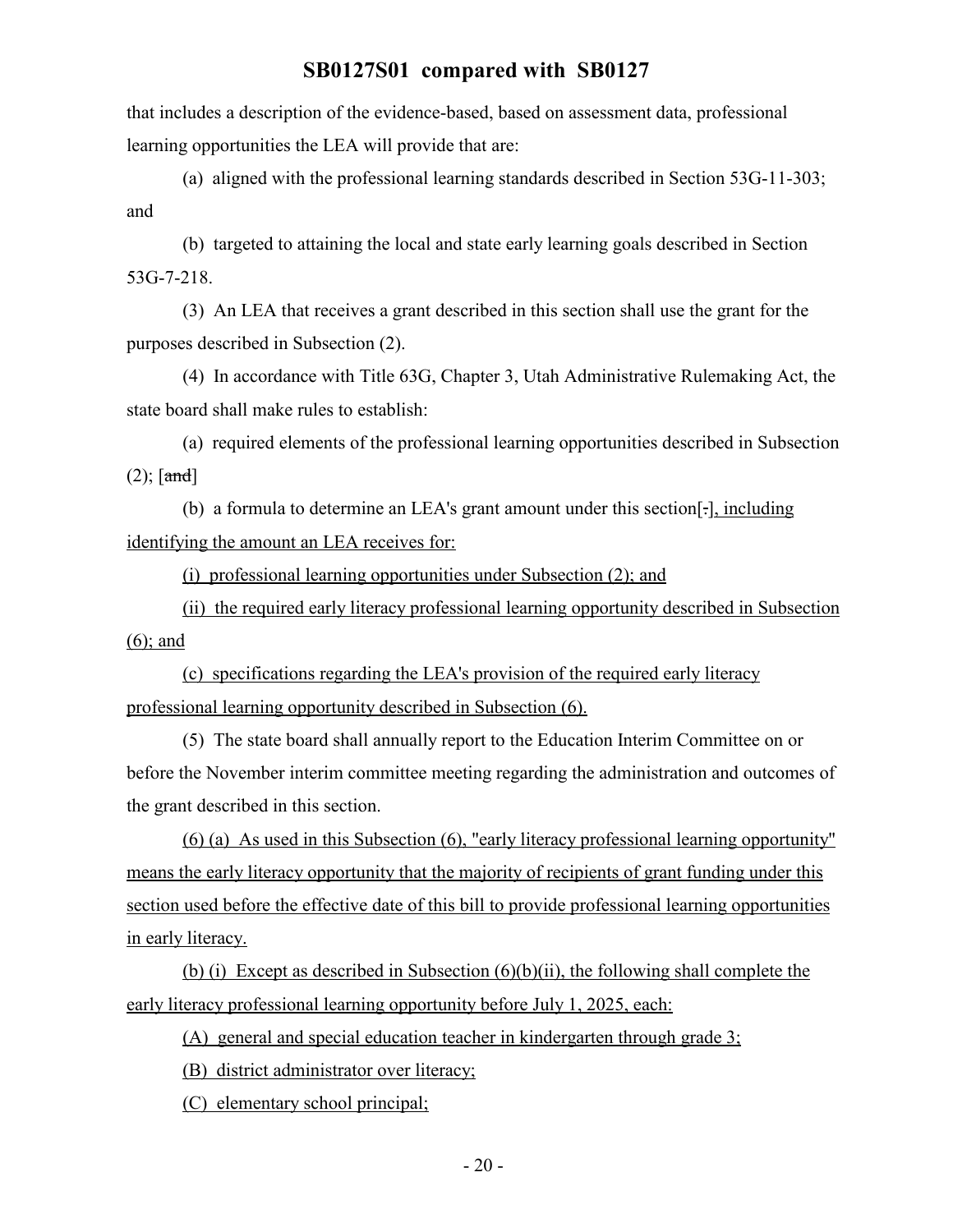(D) school psychologist serving in an elementary school; and

(E) elementary school literacy coach who serves kindergarten through grade 3.

(ii) The following are exempt from the professional learning opportunity completion requirement in Subsection  $(6)(b)(i)$ :

(A) an educator who has already completed the early literacy professional learning program;

(B) dual language immersion educators who teach in the target language;

(C) special education teachers who serve students with significant cognitive disabilities;

(D) teachers within one year of retirement; and

(E) other similar educator roles as the state board identifies in board rule, made in accordance with Title 63G, Chapter 3, Utah Administrative Rulemaking Act.

(c) (i) Before the 2022-2023 school year, each LEA that serves elementary students shall apply for grant funding under this subsection (6) to provide the early literacy professional learning opportunity to each individual described in Subsection (6)(b)(i) within the LEA.

(ii) An LEA that receives a grant for use under this Subsection (6) shall:

(A) use the grant to provide the early literacy professional learning opportunity at the maximum of the restricted rate for each educator described in Subsection (6)(b)(i) within the LEA; and

(B) provide the early literacy professional learning opportunity as part of the educator's contracted time or daily rate.

(d) In awarding grant funding under this section for the required early literacy professional learning opportunity, the state board shall award funding to an LEA to provide the opportunity to each individual described in Subsection  $(6)(c)(i)$ , prioritizing applicants that have not yet participated in the early literacy professional learning opportunity.

Section 10. Section **53F-5-215** is amended to read:

### **53F-5-215. Elementary teacher preparation assessment grant.**

(1) As used in this section:

(a) "Educator preparation program" means the same as that term is defined in Section 53E-6-302.

 $\left[\frac{a}{b}\right]$  (b) "License" means a license that: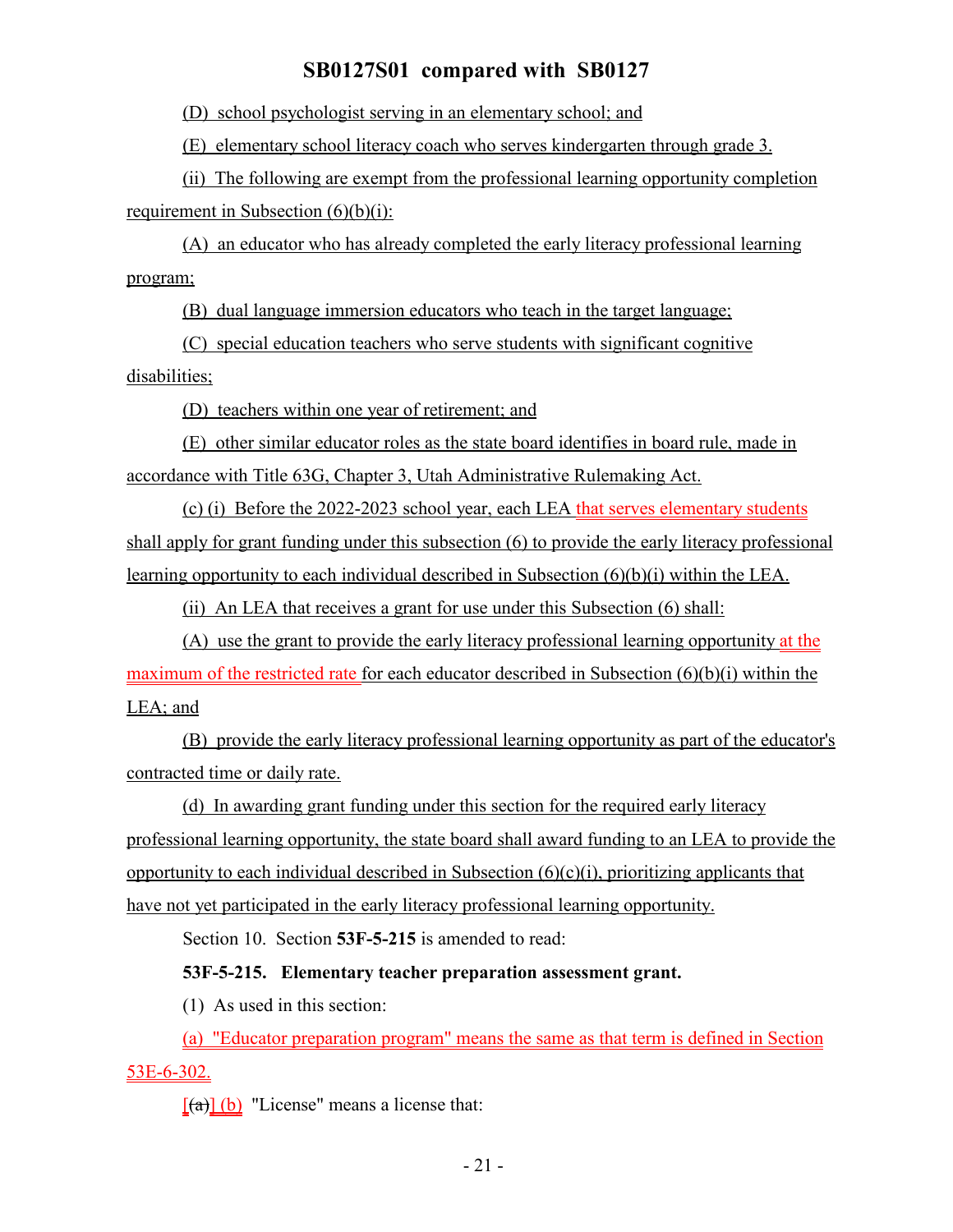(i) is described in Section 53E-6-102; and

(ii) qualifies an individual to teach elementary school.

 $[(b)$   $\{$   $\}$  "Literacy] $\{\}$ 

(c) "Required literacy preparation assessment" means the same as that term is defined in Section 53E-6-301.

(2) Beginning September 1, 2021, subject to legislative appropriations, the state board shall award grants to <del>linstitutions of higher education</del> educator preparation programs for the cost of the initial attempt of the required literacy preparation assessment for license applicants graduating from the institution or completing the preparation program during the year relevant to the grant.

(3) In accordance with Title 63G, Chapter 3, Utah Administrative Rulemaking Act, the state board may make rules to establish the license, type of license, or license concentration eligible for the grant described in this section.

(4)  $[An$  institution of higher education] An educator preparation program $\frac{1}{2}$ , as that term is defined in Section 53E-3-1003, may apply for a grant described in this section by submitting to the state board an application, as provided by the state board, including an estimate of the number and names of prospective license applicants expected to graduate or complete the program in the year relevant to the grant application.

(5) Notwithstanding Subsections (2) and (4), beginning July 1, 2020, and ending August 31, 2021, the state board may award grants under this section to institutions of higher education to pilot test a  $\{$ required  $\}$ literacy preparation assessment.

(6) The state board shall annually report to the Education Interim Committee on or before the November interim committee meeting regarding the administration and outcomes of the grant described in this section.

Section 11. Section **53F-5-402** is amended to read:

#### **53F-5-402. Partnerships for Student Success Grant Program established.**

(1) There is created the Partnerships for Student Success Grant Program to improve educational outcomes for low income students through the formation of cross sector partnerships that use data to align and improve efforts focused on student success.

(2) Subject to legislative appropriations, the state board shall award grants to eligible partnerships that enter into a memorandum of understanding between the members of the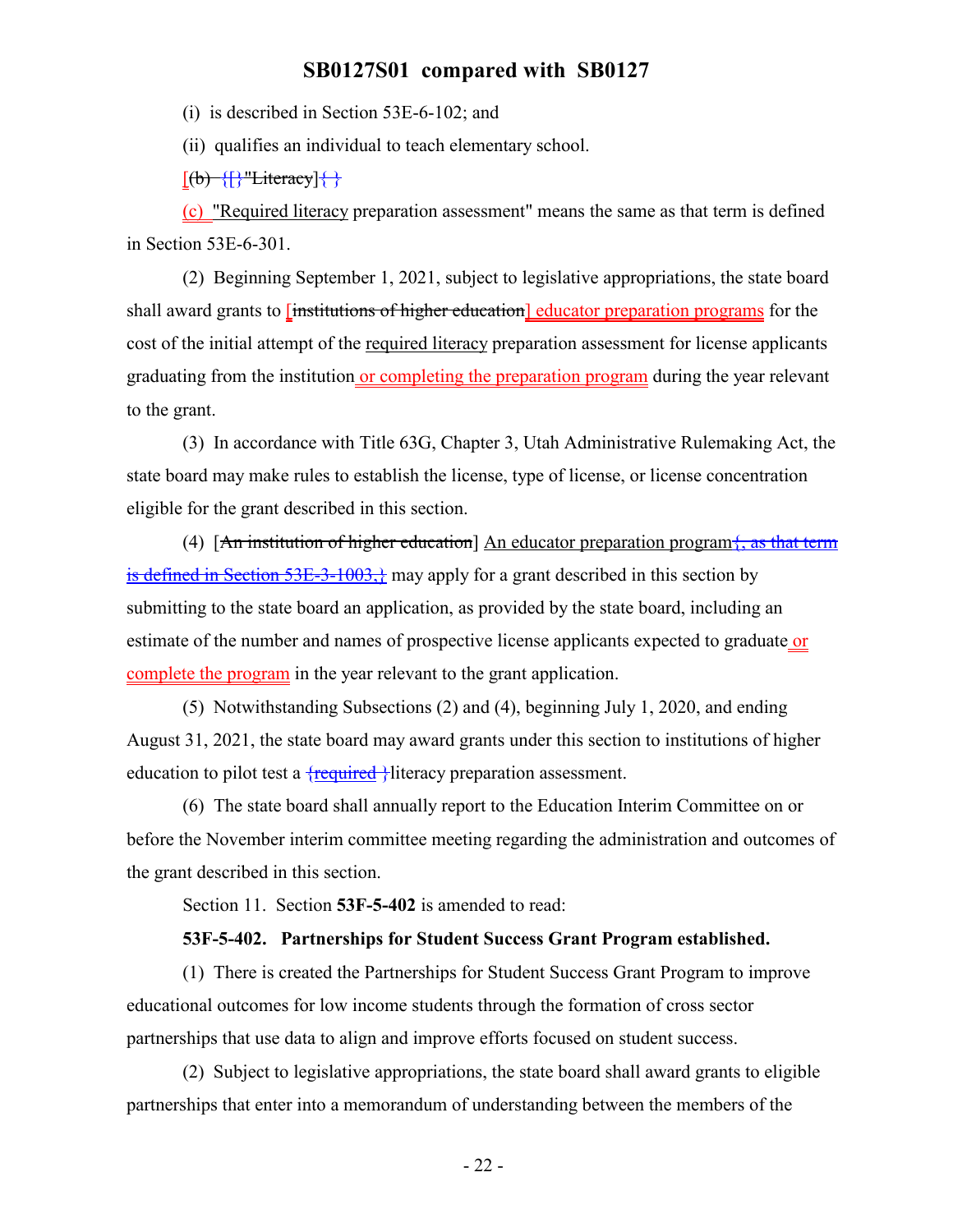eligible partnership to plan or implement a partnership that:

(a) establishes shared goals, outcomes, and measurement practices based on unique community needs and interests that:

 $(i)$  are aligned with the recommendations of the five- and ten-year plan to address intergenerational poverty described in Section 35A-9-303; and]

 $[(iii)$  address,  $](i)$  for students attending  $[a]$  an elementary school within an eligible school feeder pattern, focus on:

(A) kindergarten readiness;

(B) [grade 3 mathematics and] reading proficiency[;], consistent with the science of reading, as defined by the science of reading panel described in Section 53E-3-1003; and

(C) grade 3 mathematics; and

(ii) for students attending a  $\{\text{second}\}$  secondary school within an eligible school feeder pattern, focus on:

 $[\text{(\textcircled{H})}]$  (A) grade 8 mathematics and reading proficiency;

 $[\overline{(B)}]$  (B) high school graduation;

 $[\overline{(E)}]$  (C) postsecondary education attainment;

 $[\overline{(F)}]$  (D) physical and mental health; and

 $[(G)] (E)$  development of career skills and readiness;

(b) coordinates and aligns services to:

(i) students attending schools within an eligible school feeder pattern; and

(ii) the families and communities of the students within an eligible school feeder

pattern;

(c) implements a system for:

(i) sharing data to monitor and evaluate shared goals and outcomes, in accordance with state and federal law; and

(ii) accountability for shared goals and outcomes; and

(d) commits to providing matching funds as described in Section 53F-5-403.

(3) In making grant award determinations, the state board shall prioritize funding for an eligible partnership that:

(a) focus on early literacy and mathematics;

 $[(a)] (b)$  includes a low performing school as determined by the state board; or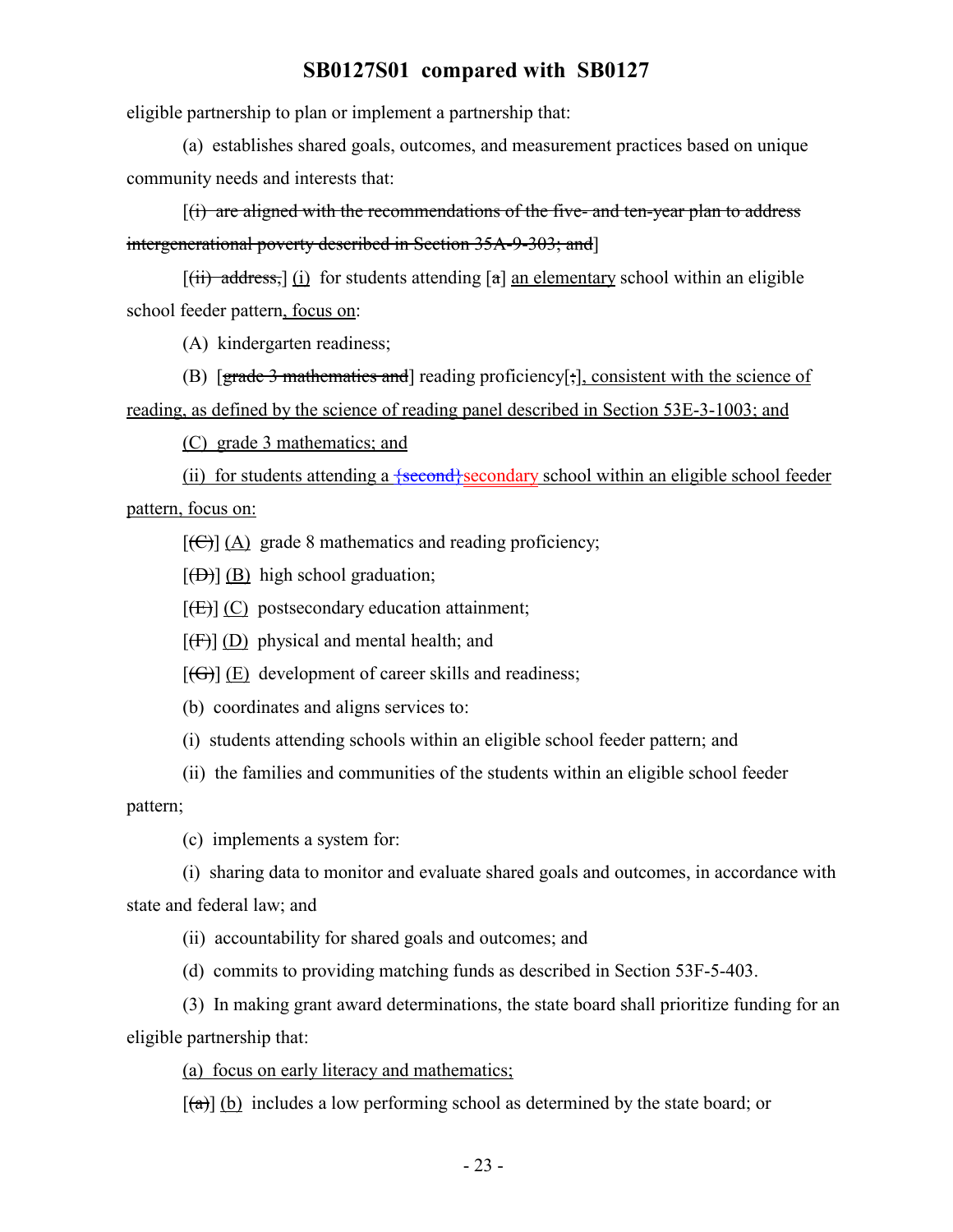$[\theta]$  (c) addresses parent and community engagement.

(4) In awarding grants under this part, the state board:

(a) shall distribute funds to the lead applicant designated by the eligible partnership as described in Section 53F-5-401; and

(b) may not award more than \$500,000 per fiscal year to an eligible partnership.

Section 12. Section **53G-10-306** is enacted to read:

### **53G-10-306. Science of reading curriculum.**

Each LEA shall adopt science of reading curriculum and intervention programs as advised by the science of reading panel described in Section 53E-3-1003.

Section 13. Section **53G-11-303** is amended to read:

#### **53G-11-303. Professional learning standards.**

(1) As used in this section  $\left[\frac{1}{2} \text{arccos} + \frac{1}{2} \text{arccos} + \frac{1}{2} \text{arccos} + \frac{1}{2} \text{arccos} + \frac{1}{2} \text{arccos} + \frac{1}{2} \text{arccos} + \frac{1}{2} \text{arccos} + \frac{1}{2} \text{arccos} + \frac{1}{2} \text{arccos} + \frac{1}{2} \text{arccos} + \frac{1}{2} \text{arccos} + \frac{1}{2} \text{arccos} + \frac{1}{2} \text{$ 

(a) "Evidence-based" means that a strategy demonstrates a statistically significant effect, of at least a 0.40 effect size, on improving student outcomes based on:

(i) strong evidence from at least one well-designed and well-implemented experimental study, as the state board further defines; or

(ii) moderate evidence from at least one well-designed and well-implemented quasi-experimental study, as the state board further defines.

(b) "Evidence-informed" means that a strategy:

(i) is developed using high-quality research outside of a controlled setting in the given field, as the state board further defines; and

(ii) includes strategies and activities with a strong scientific basis for use, as the state board further defines.

(c) "Professional learning" means a comprehensive, sustained, and evidence-based approach to improving teachers' and principals' effectiveness in raising student achievement.

(2) A school district or charter school shall implement high quality professional learning that meets the following standards:

(a) professional learning occurs within learning communities committed to continuous improvement, individual and collective responsibility, and goal alignment;

(b) professional learning requires skillful leaders who develop capacity, advocate, and create support systems, for professional learning;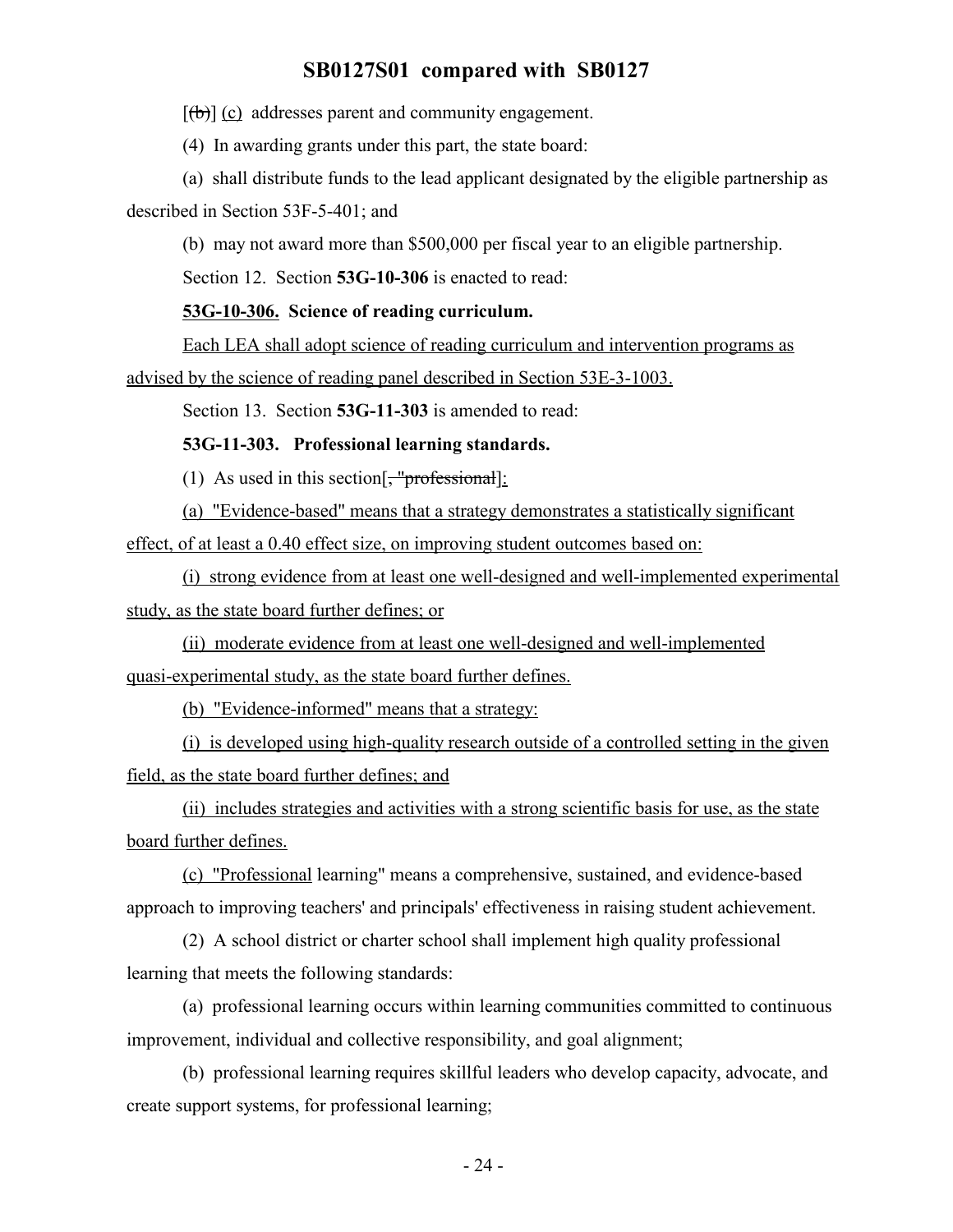(c) professional learning requires prioritizing, monitoring, and coordinating resources for educator learning;

(d) professional learning uses a variety of sources and types of student, educator, and system data to plan, assess, and evaluate professional learning;

(e) professional learning integrates theories, research, and models of human learning to achieve its intended outcomes;

(f) professional learning applies research on change and sustains support for implementation of professional learning for long-term change;

(g) professional learning aligns its outcomes with:

(i) performance standards for teachers and school administrators as described in rules of the state board; and

(ii) performance standards for students as described in the core standards for Utah public schools adopted by the state board pursuant to Section  $53E-4-202$ ; [and]

(h) professional learning:

(i) incorporates the use of technology in the design, implementation, and evaluation of high quality professional learning practices; and

(ii) includes targeted professional learning on the use of technology devices to enhance the teaching and learning environment and the integration of technology in content delivery[.]; and

(i) professional learning uses evidence-informed core materials and evidence-based instructional practices and intervention materials.

(3) School districts and charter schools shall use money appropriated by the Legislature for professional learning or federal grant money awarded for professional learning to implement professional learning that meets the standards specified in Subsection (2).

(4) The state board, ULEAD, as that term is defined in Section 53E-10-701, and the Center for the School of the Future, established in Section 53B-18-801, shall jointly, in collaboration with an independent university-based research center, develop and maintain a repository of evidence-based practice and evidence-informed intervention materials to support school districts and charter schools in meeting the standards described in Subsection (2).

 $[$ (4)] (5) (a) In the fall of 2014, the state board, through the state superintendent, and in collaboration with an independent consultant acquired through a competitive bid process, shall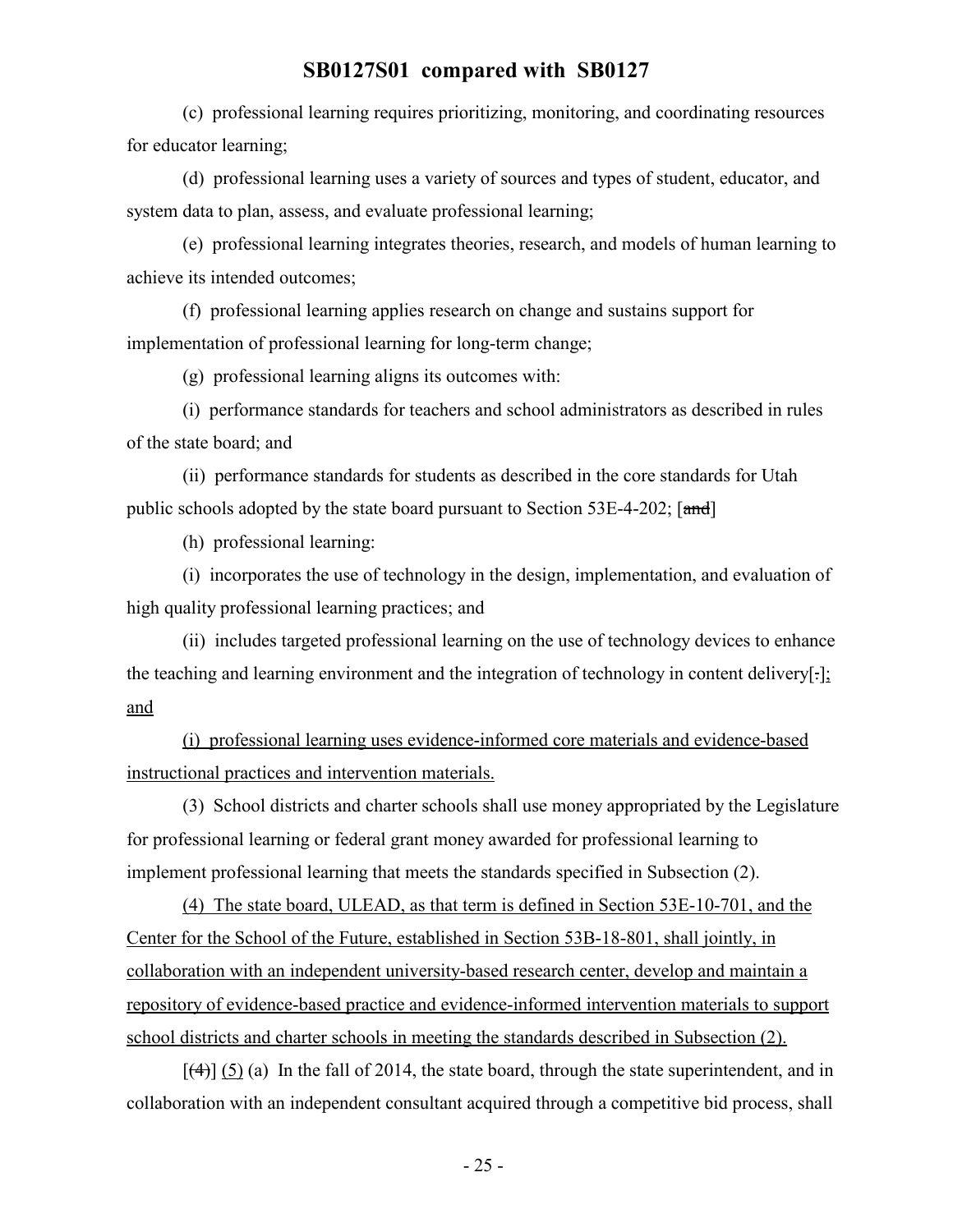conduct a statewide survey of school districts and charter schools to:

(i) determine the current state of professional learning for educators as aligned with the standards specified in Subsection (2);

(ii) determine the effectiveness of current professional learning practices; and

(iii) identify resources to implement professional learning as described in Subsection (2).

(b) The state board shall select a consultant from bidders who have demonstrated successful experience in conducting a statewide analysis of professional learning.

(c) (i) Annually in the fall, beginning in 2015 through 2020, the state board, through the state superintendent, in conjunction with school districts and charter schools, shall gather and use data to determine the impact of professional learning efforts and resources.

(ii) Data used to determine the impact of professional learning efforts and resources under Subsection  $[(4)] (5)(c)(i)$  shall include:

(A) student achievement data;

(B) educator evaluation data; and

(C) survey data.

Section 14. Section **53G-11-305** is enacted to read:

**53G-11-305.{ Literacy preparation assessment for principals.**

**(1) As used in this section:**

**(a) "Current elementary school principal" means an individual who is serving as an elementary school principal on the effective date of this bill.**

**(b) "Prospective elementary school principal" means an individual who is not serving as an elementary school principal on the effective date of this bill.**

**(c) "Required literacy preparation assessment" means the same as that term is defined in Section 53E-6-301.**

**(2) (a) Except as provided in Subsection (2)(b):**

**(i) each current elementary school principal shall pass the required literacy preparation assessment before April 1, 2027; and**

**(ii) a prospective elementary school principal shall pass the required literacy preparation assessment before becoming an elementary school principal.**

**(b) (i) An individual's passage of the required literacy preparation assessment to**